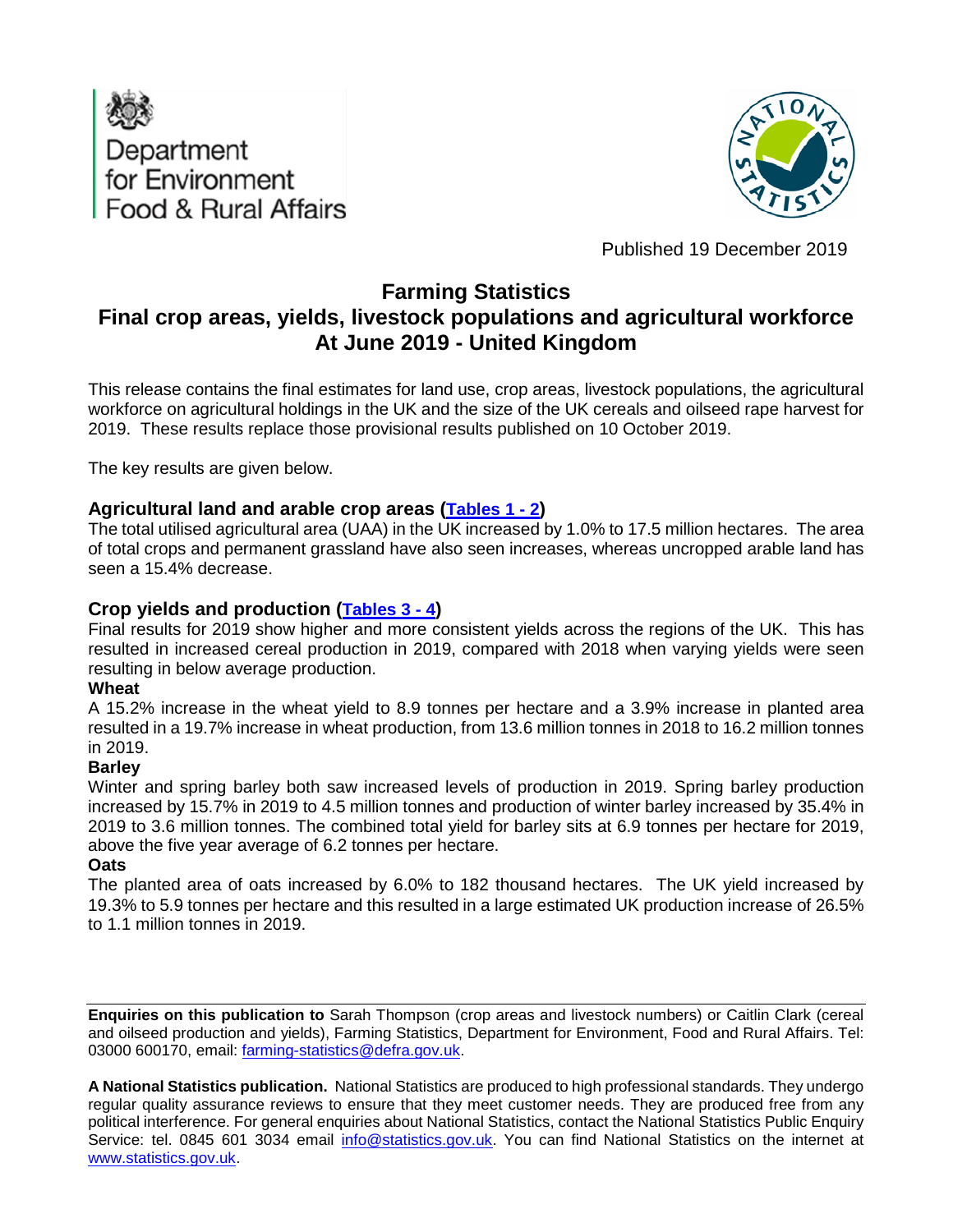#### **Oilseed Rape**

The oilseed rape harvest has shown a decrease of 12.9% to 1.8 million tonnes in 2019. There was a decrease of 9.2% in the planted area, and a decrease in total oilseed rape yield of 4.1% to 3.3 tonnes per hectare in 2019. This is below the five year average of 3.6 tonnes per hectare.

### **Horticultural crops [\(Tables 5](#page-11-0) - 7)**

In 2019 the total area of horticultural crops decreased by 1.0% to 163 thousand hectares. Vegetables and salad for human consumption make up the majority (70%) of this area and saw a decrease of 1.2% to 115 thousand hectares in 2019.

#### **Livestock [\(Tables](#page-13-0) 8 - 12)**

The total number of cattle and calves in the UK fell by 1.5% in 2019 to 9.7 million. The female breeding herd accounts for over a third of the total cattle and stands at 3.4 million head in 2019.

For pigs, the female breeding herd in 2019 saw an increase of 1.0% compared to 2018, and with fattening pigs also increasing by 1.3% to 4.6 million head, the total number of pigs increased by 1.3% and now stands at almost 5.1 million head.

Total sheep and lambs in the UK decreased by 0.6% in 2019, to 33.6 million animals. This was largely due to a 1.5% decrease in the number of female breeding flock, which now stands at just over 16 million.

Total poultry decreased by 0.8% to 187 million birds in 2019. This decrease was largely due to the 2.0% fall in broiler numbers (table chickens) to 121 million birds, which accounted for almost two thirds of the total.

#### **Agricultural workforce [\(Table 13\)](#page-16-0)**

The total number of people working on agricultural holdings in the UK in 2019 fell by 0.3% to 476 thousand.

#### **Key country level changes**

[Figure 1](#page-1-0) shows how the UK percentage change for certain items compares to the country level changes. Although Wales is showing a large decrease in potatoes area, this has been offset by the increase seen in the potato area in England resulting in the UK total increasing. This is due to the largest proportion of this crop being grown in England.

|               | UK<br>% change | <b>England</b><br>% change | <b>Scotland</b><br>% change | N. Ireland<br>% change | <b>Wales</b><br>% change |
|---------------|----------------|----------------------------|-----------------------------|------------------------|--------------------------|
| Wheat area    | 3.9            | 3.6                        | 7.7                         | 18.4                   | 5.3                      |
| Potatoes area | 2.7            | 3.4                        | 4.1                         | 4.9                    | $-28.8$                  |
| Pigs          | 1.3            | 0.5                        | 0.8                         | 6.4                    | 5.3                      |
| Sheep         | $-0.6$         | $-1.7$                     | 1.1                         | $-1.0$                 | 0.0                      |
| Cattle        | $-1.5$         | $-1.7$                     | $-1.6$                      | $-1.1$                 | $-1.3$                   |

#### <span id="page-1-0"></span>**Figure 1: Percentage changes between 2018 and 2019 by UK country**

#### **Data uses, next publications and survey methodology and feedback [\(pages 18 -](#page-16-1) 24)**

Information on how each of the UK countries run their surveys can be found on pages 18 to 24 along with data uses and upcoming publication dates.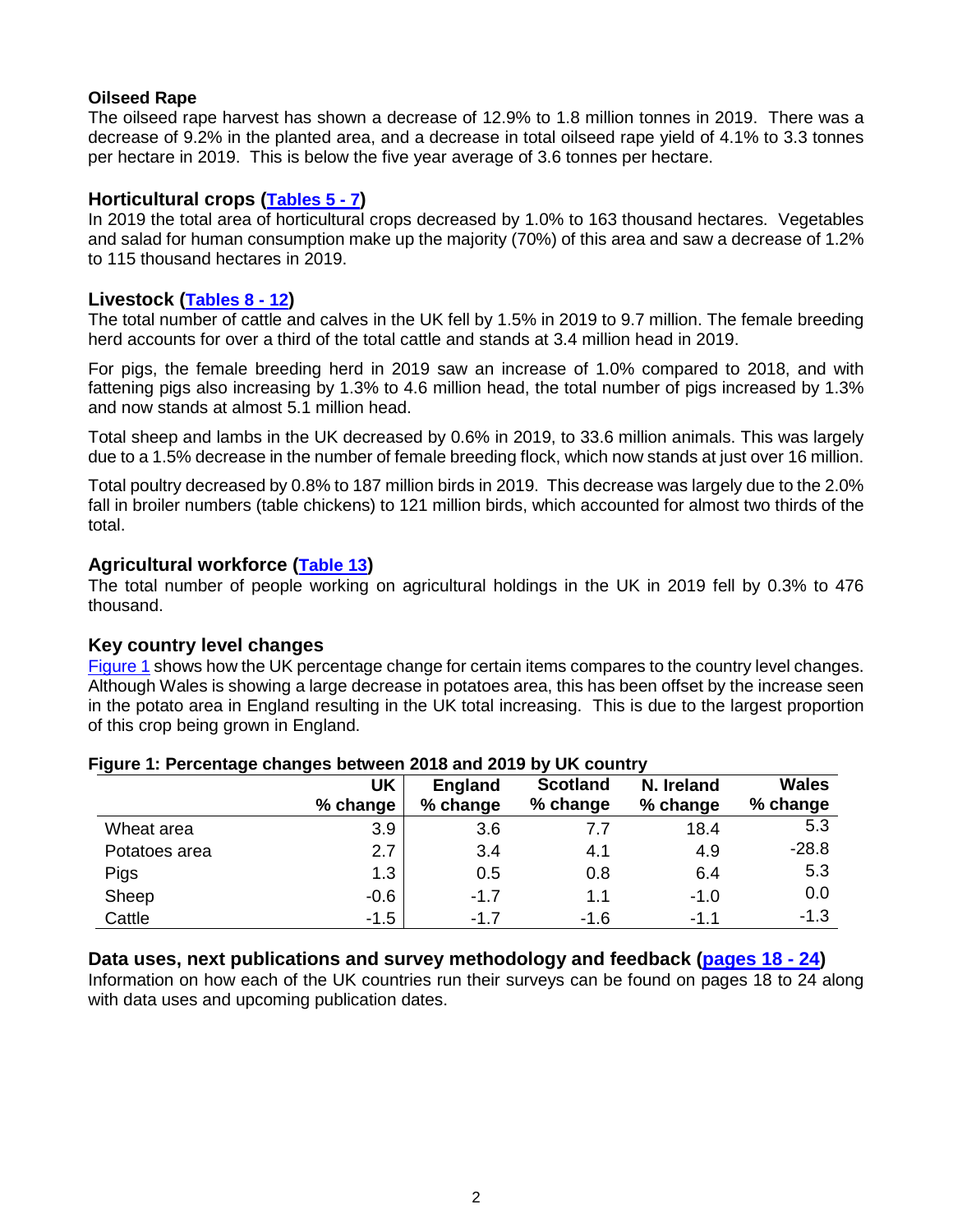### **Utilised agricultural area**

The utilised agricultural area is made up of all arable and horticultural crops, uncropped arable land, land used for outdoor pigs, temporary and permanent grassland and common rough grazing. In June 2019 the total utilised agricultural area in the UK was 17.5 million hectares, covering 72% of the UK land area. [Figure 2](#page-2-0) shows that the total utilised agricultural area has remained between 17 and 18 million hectares since 2000.



<span id="page-2-0"></span>**Figure 2: Total utilised agricultural area at 1 June 2000 to 2019**

#### **Croppable area**

Croppable area consists of cereals, oilseed, potatoes, other arable crops, horticultural crops, uncropped arable land and temporary grass. In 2019, the croppable area rose by 0.8% to 6.1 million hectares. This represents over a third of the UK utilised agricultural area.

[Figure 3](#page-2-1) shows that on the whole the proportion of croppable land used for each purpose remained similar between 2018 and 2019, however some categories did see large value changes [\(Table 1\)](#page-8-0). The largest proportional change in area was uncropped arable land which decreased by 15.4%, however it still only accounts for 4% of the total croppable area. Temporary grass saw the largest proportional increase of 3.6%.

<span id="page-2-1"></span>

**Figure 3: Breakdown of croppable area at 1 June 2019 compared to 2018**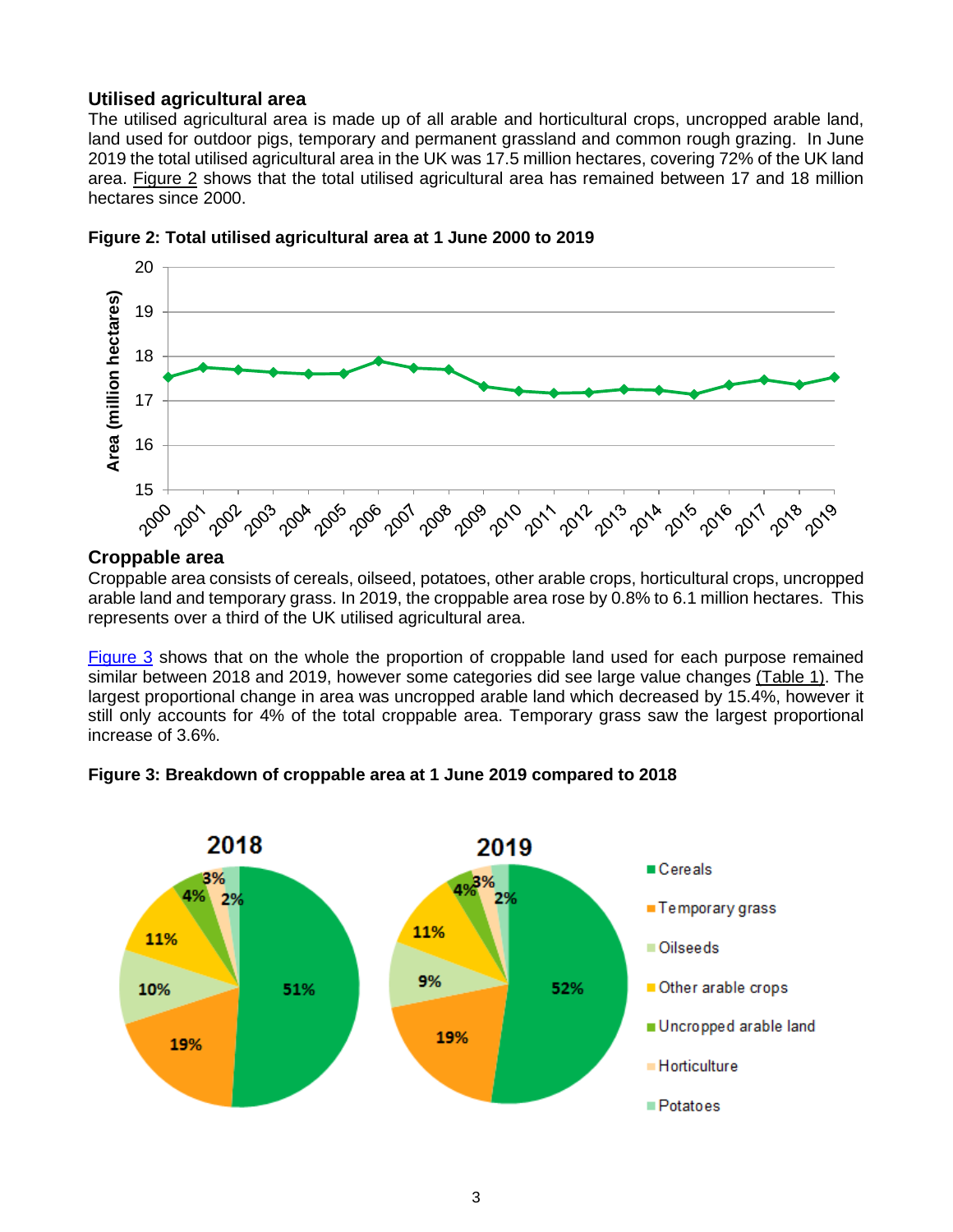#### **Cereals and oilseeds**



<span id="page-3-0"></span>**Figure 4: Crop areas in the UK between 1984 and 2019**

[Figure 4](#page-3-0) shows the area of the three most popular crops grown in the UK; wheat, barley and oilseed rape. Since 1984 the wheat area has fluctuated between approximately 1.6 and 2.1 million hectares. The area of barley has declined considerably over the years, however 2019 has seen an increase of 2.1% to almost 1.2 million hectares, compared to 1.1 million hectares in 2018. The oilseed rape area increased from 269 thousand hectares in 1984, reaching a peak of 756 thousand hectares in 2012. Since then the area has decreased each year until 2018 when an increase of 3.7% to 583 thousand hectares was seen. In 2019, the area has once again seen a decrease of 9.2% to 530 thousand hectares.

As a whole, yields for cereal crops are similar to, and in some cases are exceeding, those seen during the peak harvest of 2015. The overall yield for total cereals is showing a 17.1% increase from 6.8 tonnes per hectare in 2018 to 7.9 tonnes per hectare in 2019. The 2018 harvest was affected by the weather (high rainfall in spring and a long dry spell with high temperatures in the summer) causing varying yields across regions of the UK. As a result of the increase in yield in 2019, total cereal production has increased by 21.0% to 25.5 million tonnes.

As expected, the yields for individual crops differ ([Figure 5](#page-4-0)). The UK wheat yield reached a peak in 2015 of 9.0 tonnes per hectare, the highest it has been in the past 25 years. 2019 has seen a similar wheat yield of 8.9 tonnes per hectare, an increase of 15.2% on the 2018 level, and above the five year average of 8.3 tonnes per hectare. The UK barley yield previously peaked in 2015 at 6.7 tonnes per hectare, but was surpassed in 2019 with a yield of 6.9 tonnes per hectare. Yields for oilseed rape in 2019 show a decrease of 4.1% on the 2018 figure and now stands at an estimated 3.3 tonnes per hectare, which is below the five year average of 3.6 tonnes per hectare.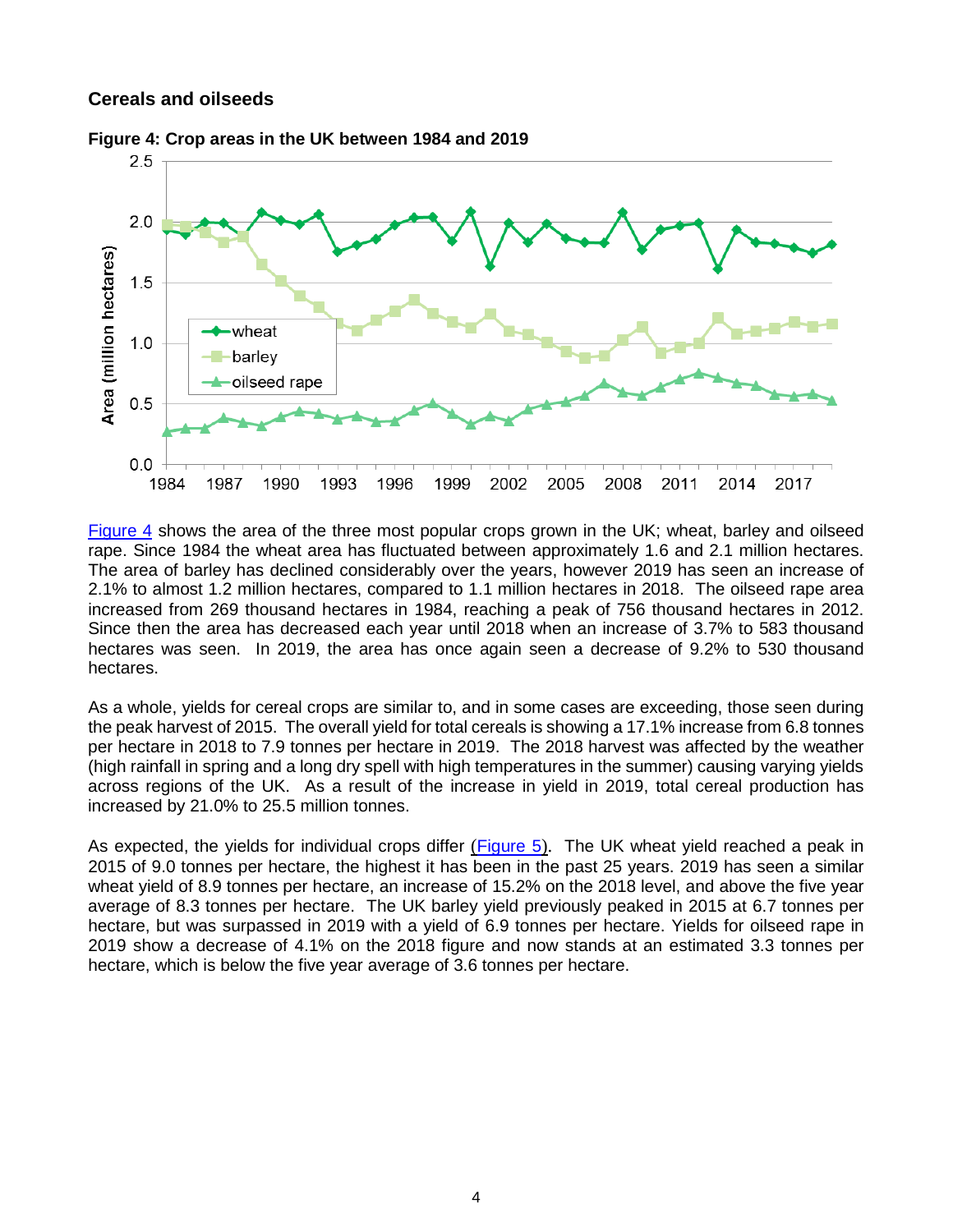

#### <span id="page-4-0"></span>**Figure 5: UK crop yields between 2000 and 2019**

#### **Wheat**

A 15.2% increase in the wheat yield to 8.9 tonnes per hectare and a 3.9% increase in planted area resulted in a 19.7% increase in wheat production, from 13.6 million tonnes in 2018 to 16.2 million tonnes in 2019.

#### **Barley**

Winter and spring barley both saw increased levels of production in 2019. A 15.7% increase in the production of spring barley in 2019 to 4.5 million tonnes, despite a 5.6% decrease in the planted area, was caused by a 22.5% increase in the spring barley yield from 5.2 tonnes per hectare in 2018 to 6.3 tonnes per hectare in 2019. Winter barley production rose by 35.4% to 3.6 million tonnes in 2019; this is explained by a combination of an increase in both the winter barley area of 17.1% to 453 thousand hectares, and a yield of 7.8 tonnes per hectare in 2019 compared to 6.8 tonnes per hectare in 2018. The combined total yield for barley sits at 6.9 tonnes per hectare for 2019, above the five year average of 6.2 tonnes per hectare.

#### **Oats**

The planted area of oats increased by 6.0% to 182 thousand hectares. The UK yield increased by 19.3% to 5.9 tonnes per hectare, largely explained by an increase in the England yield of 22.6%. This resulted in a large estimated production increase of 26.5% to 1.1 million tonnes in 2019.

The combined effect of changes in areas planted and the achieved yields can be seen in the production estimates in [figure 6](#page-5-0) and [table 4.](#page-10-1)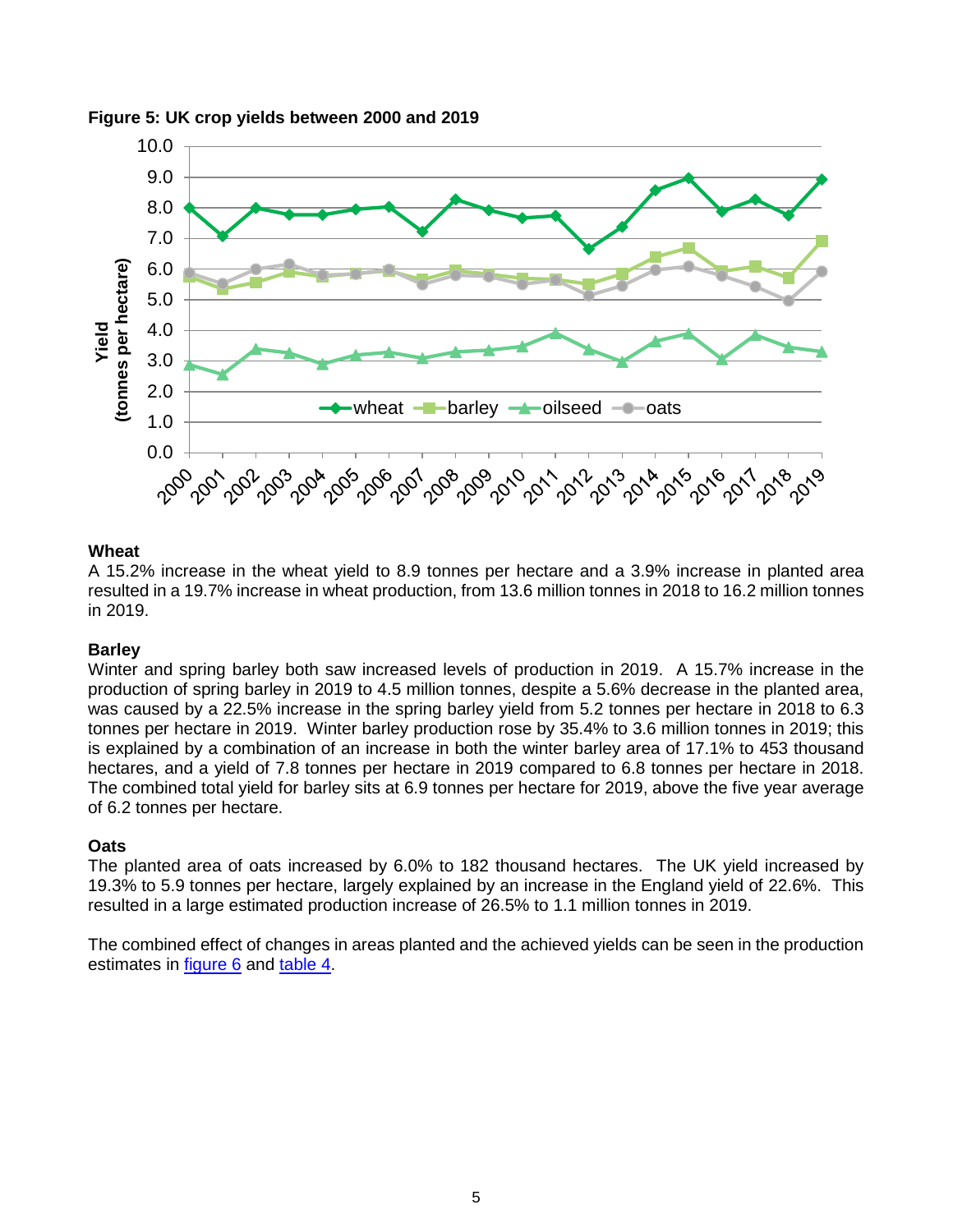

#### <span id="page-5-0"></span>**Figure 6: Estimates of crop production in the UK: 2017 to 2019**

#### **Oilseed Rape**

The oilseed rape harvest has shown a decrease of 12.9% to 1.8 million tonnes in 2019. There was both a decrease of 9.2% in the planted area, and a decrease in total oilseed rape yield of 4.1%, from 3.4 tonnes per hectare in 2018 to 3.3 tonnes per hectare in 2019. This is below the five year average of 3.6 tonnes per hectare.

#### **Minor cereal crops**

Grain production from the minor cereal crops (rye, mixed corn and triticale) comprises only 0.7% of the UK total cereal estimate. Estimates of the 2019 harvest of minor cereal crops are not considered as reliable as the other surveyed crops as outlined in the methodology.

#### **Horticultural crops**

The total area of horticultural crops saw a decrease of 1.0% between 2018 and 2019 and now stands at 163 thousand hectares.

<span id="page-5-1"></span>



The area of vegetables and salad for human consumption remained virtually unchanged between 2018 and 2019 and accounts for 70% of the total horticultural area (see [Figure 7\)](#page-5-1). Orchards and small fruit together account for a further 21% of the horticultural area with hardy nursery stock and glasshouse accounting for the remaining 7% and 2% respectively.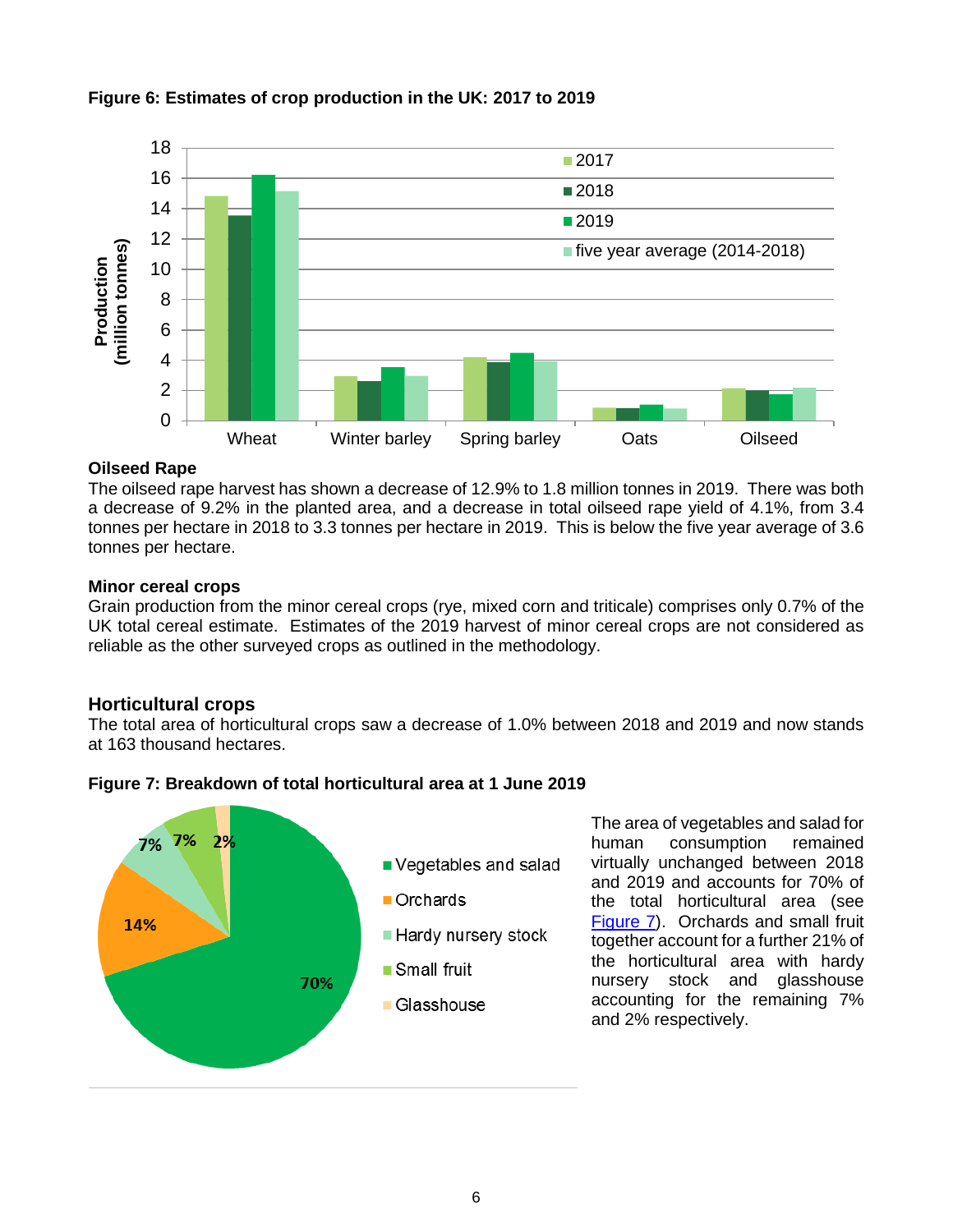## **Cattle**

In 2019, the total number of cattle and calves in the UK is 9.7 million head. The breeding herd accounts for over a third of total cattle and fell by 1.2% to 3.4 million in 2019. The beef and dairy herds have both seen decreases and stand at approximately 1.5 and 1.9 million animals respectively (Figure 8).





## **Pigs**

The total number of pigs in the UK increased by 1.3% in 2019 and now stands at almost 5.1 million animals. The main reason for this was the 1.3% increase in fattening pigs, largely due to the 0.5% increase in the England figures which account for 80% of the UK fatteners.

## **Sheep**

In 2019, the total UK sheep and lamb population decreased by 0.6% to 33.6 million. The number of lambs in the UK increased by 0.3% to 16.7 million whereas the female breeding flock decreased by 1.5% to just over 16 million.

## **Poultry**

The total number of poultry in the UK decreased by 0.8% to 187 million birds in 2019 compared to 188 million in 2018. Laying and breeding fowl saw an increase of 2.1%, whilst table chickens decreased by 2.0% to 121 million birds.

## **Other livestock**

The number of goats and farmed deer in the UK increased between 2018 and 2019, rising by 2.8% and 11.5% respectively. The number of horses on agricultural holdings remained virtually unchanged at 250 thousand animals.

## **Agricultural workforce**

The total labour force on agricultural holdings in the UK decreased by 0.3% to 476 thousand in 2019. Farmers, business partners, directors and spouses account for the majority (63%) of the total labour force and increased by 0.9% to 299 thousand.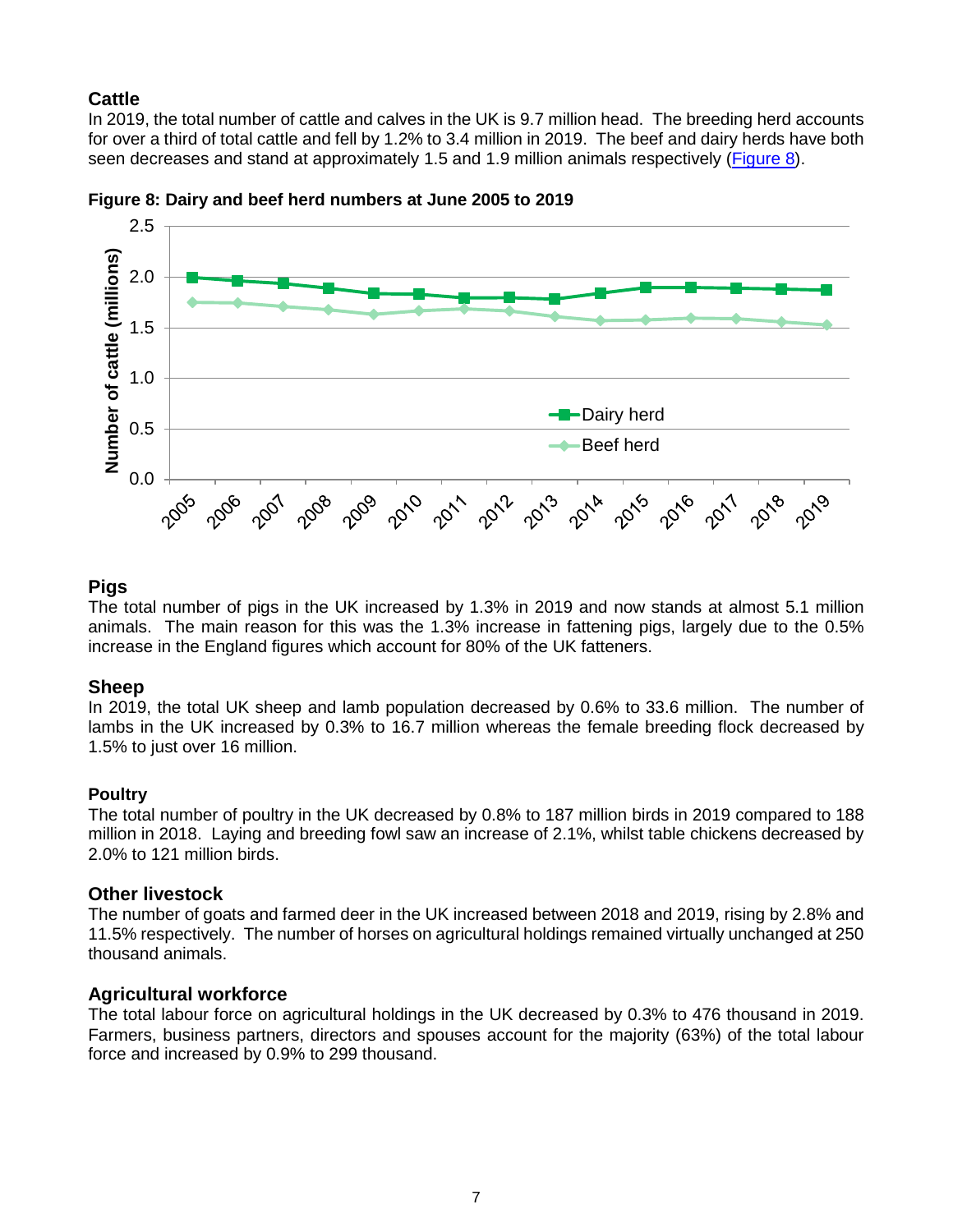## **Comparisons to other EU countries**

Data on livestock populations are collected each year under EU Regulation 1165/2008 (cattle, pigs and sheep) and 543/2009 (crops and land). Therefore, results can be compared across EU Member States. Data are available to search and download on the Eurostat website at <http://ec.europa.eu/eurostat/web/agriculture/data/main-tables>

According to the data from 2018, the UK is the  $7<sup>th</sup>$  largest cereal producer, the largest producer of sheep and the  $3^{rd}$  largest producer of cattle of the EU 28 Member States. [Figures 9](#page-7-0) to 11 below show the comparison of these activities across all Member States.

<span id="page-7-0"></span>





10

15

20

25

(data in figures 10 and 11 refer to December 2018, not June 2018)



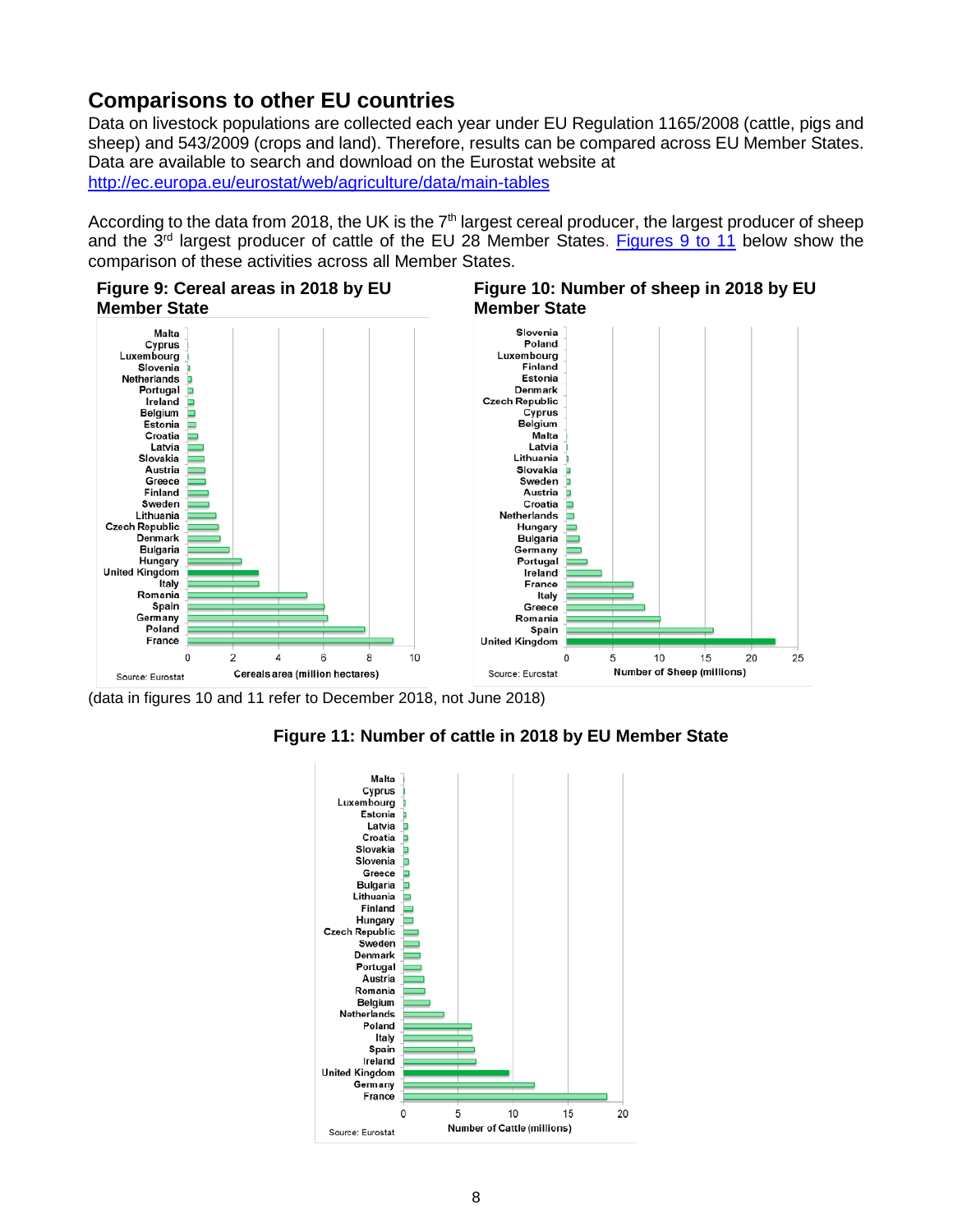## **Results Tables**

|                                                                                                                                                                                                | 1. January 61 iana aso on agricanaran noiamgs<br>Thousand hectares    |                                                                            |                                                                       |                                                                        |  |  |
|------------------------------------------------------------------------------------------------------------------------------------------------------------------------------------------------|-----------------------------------------------------------------------|----------------------------------------------------------------------------|-----------------------------------------------------------------------|------------------------------------------------------------------------|--|--|
|                                                                                                                                                                                                | 2017                                                                  | 2018                                                                       | 2019                                                                  | % change<br>2019-18                                                    |  |  |
| Utilised agricultural area (a)                                                                                                                                                                 | 17 476                                                                | 17 361                                                                     | 17 532                                                                | 1.0                                                                    |  |  |
| <b>Total agricultural land</b><br>(including common rough grazing)                                                                                                                             | 18835                                                                 | 18703                                                                      | 18849                                                                 | 0.8                                                                    |  |  |
| <b>Common rough grazing</b>                                                                                                                                                                    | 1 1 9 8                                                               | 1 1 9 5                                                                    | 1 1 9 7                                                               | 0.2                                                                    |  |  |
| Total area on agricultural holdings                                                                                                                                                            | 17637                                                                 | 17 509                                                                     | 17652                                                                 | 0.8                                                                    |  |  |
| Total croppable area                                                                                                                                                                           | 6 1 3 1                                                               | 6 0 8 4                                                                    | 6 1 3 2                                                               | 0.8                                                                    |  |  |
| <b>Total crops</b><br>Arable crops<br>Cereals<br><b>Oilseeds</b><br>Potatoes<br>Other arable crops<br>Horticultural crops<br>Uncropped arable land (b)<br>Temporary grass under 5 years<br>old | 4745<br>4577<br>3 1 8 1<br>590<br>145<br>661<br>168<br>241<br>1 1 4 4 | 4 6 67<br>4 5 0 2<br>3 1 0 6<br>609<br>140<br>647<br>165<br>265<br>1 1 5 2 | 4714<br>4551<br>3 2 1 1<br>547<br>144<br>649<br>163<br>224<br>1 1 9 3 | 1.0<br>1.1<br>3.4<br>$-10.2$<br>2.7<br>0.3<br>$-1.0$<br>$-15.4$<br>3.6 |  |  |
| Permanent grassland (incl. rough<br>grazing)<br>Grass over 5 years old<br>Sole right rough grazing (c)                                                                                         | 10 138<br>6 1 3 5<br>4 0 0 3                                          | 10 072<br>6 1 7 8<br>3895                                                  | 10 193<br>6 207<br>3 9 8 6                                            | 1.2<br>0.5<br>2.4                                                      |  |  |
| Other land on agricultural<br>holdings<br>Woodland<br>Land used for outdoor pigs<br>All other non-agricultural land                                                                            | 1 3 6 8<br>1 0 3 7<br>10<br>321                                       | 1 3 5 3<br>1 0 1 6<br>10<br>326                                            | 1 3 2 8<br>1 0 3 3<br>10<br>284                                       | $-1.8$<br>1.6<br>$-0.1$<br>$-12.8$                                     |  |  |

#### <span id="page-8-0"></span>**Table 1: Summary of land use on agricultural holdings on 1 June**

(a) Includes all arable and horticultural crops, uncropped arable land, common rough grazing, temporary and permanent grassland and land used for outdoor pigs (excludes woodland and other non-agricultural land).

(b) Includes all arable land not in production, including GAEC12 land, game strips, wild bird cover and game cover.

(c) Classified as mountains, hills, heathland or moorland.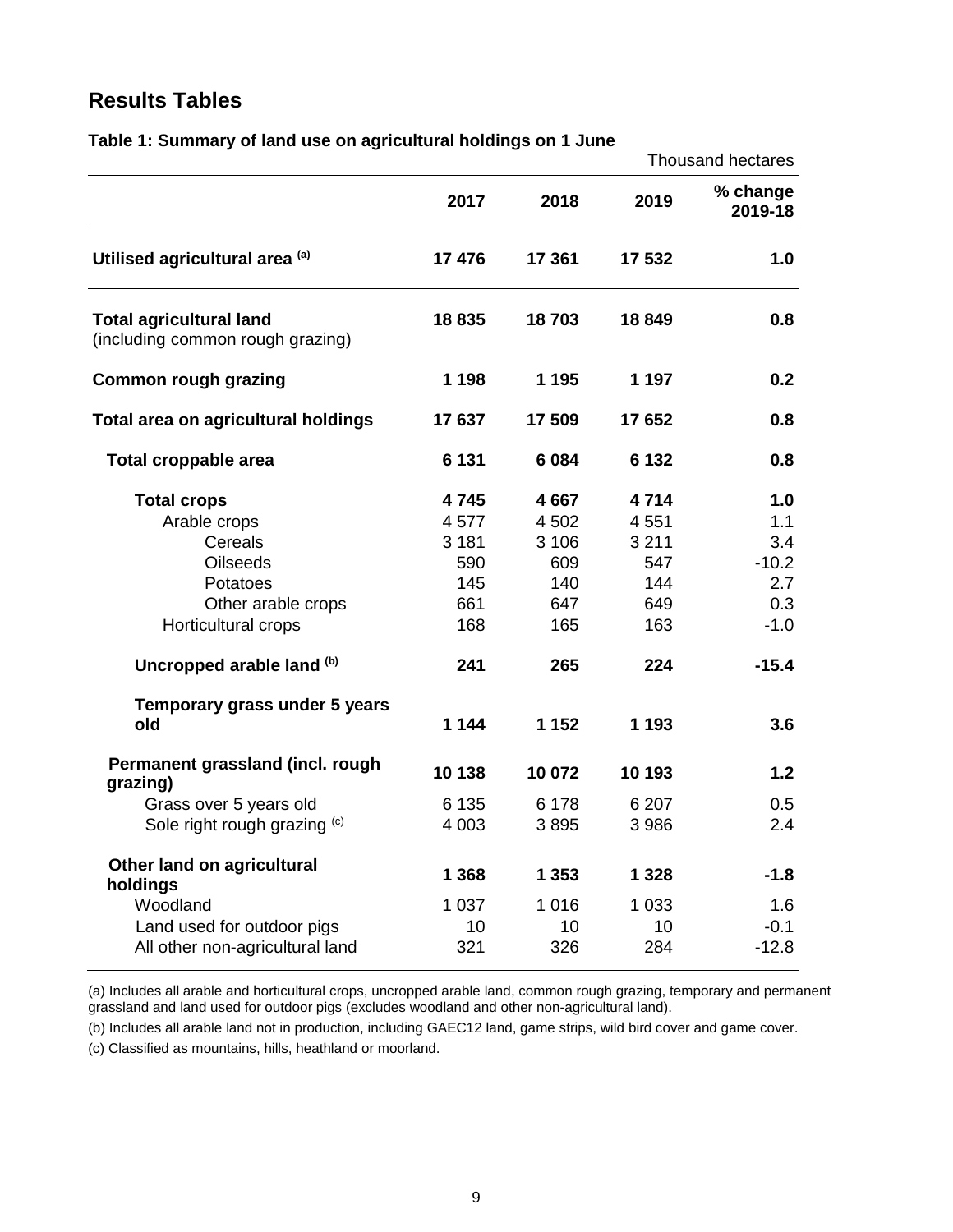|                                                                                   |         |                | <b>Thousand hectares</b> |                     |
|-----------------------------------------------------------------------------------|---------|----------------|--------------------------|---------------------|
|                                                                                   | 2017    | 2018           | 2019                     | % change<br>2019-18 |
| <b>Total arable crops</b>                                                         | 4577    | 4 502          | 4 5 5 1                  | 1.1                 |
| <b>Cereals</b>                                                                    | 3 1 8 1 | 3 1 0 6        | 3 2 1 1                  | 3.4                 |
| Wheat                                                                             | 1792    | 1748           | 1816                     | 3.9                 |
| <b>Barley</b>                                                                     | 1 177   | 1 1 3 8        | 1 1 6 2                  | 2.1                 |
| winter                                                                            | 423     | 387            | 453                      | 17.1                |
| spring                                                                            | 754     | 751            | 710                      | $-5.6$              |
| Oats                                                                              | 161     | 171            | 182                      | 6.0                 |
| Minor cereals (a)                                                                 | 52      | 49             | 51                       | 5.3                 |
| <b>Oilseed crops</b>                                                              | 590     | 609            | 547                      | $-10.2$             |
| Oilseed rape                                                                      | 562     | 583            | 530                      | $-9.2$              |
| winter                                                                            | 554     | 575            | 525                      | $-8.7$              |
| spring                                                                            | 9       | 8              | 5                        | $-43.4$             |
| Linseed                                                                           | 26      | 25             | 15                       | $-38.1$             |
| <b>Borage</b>                                                                     | 1       | $\overline{2}$ | $\overline{2}$           | 38.0                |
| <b>Potatoes</b>                                                                   | 145     | 140            | 144                      | 2.7                 |
| Other (non-horticultural) crops                                                   | 661     | 647            | 649                      | 0.3                 |
| Sugar beet (not for stock feeding)                                                | 111     | 114            | 108                      | $-5.6$              |
| <b>Field beans</b>                                                                | 193     | 155            | 137                      | $-11.4$             |
| Peas for harvesting dry                                                           | 40      | 38             | 41                       | 7.6                 |
| Maize (incl. fodder and grain maize)<br>Root crops, brassicas and fodder beet for | 197     | 221            | 228                      | 3.3                 |
| stock feeding                                                                     | 42      | 45             | 56                       | 24.6                |
| Other crops for stock feeding (b)                                                 | 39      | 41             | 43                       | 5.5                 |
| All other arable crops (c)                                                        | 39      | 33             | 36                       | 7.6                 |

## **Table 2: Area of arable crops on agricultural holdings on 1 June**

(a) Minor cereals are a total of rye, mixed corn and triticale.

(b) Includes leguminous forage crops.

(c) Includes short rotation coppice, miscanthus and crops for aromatic or medicinal use.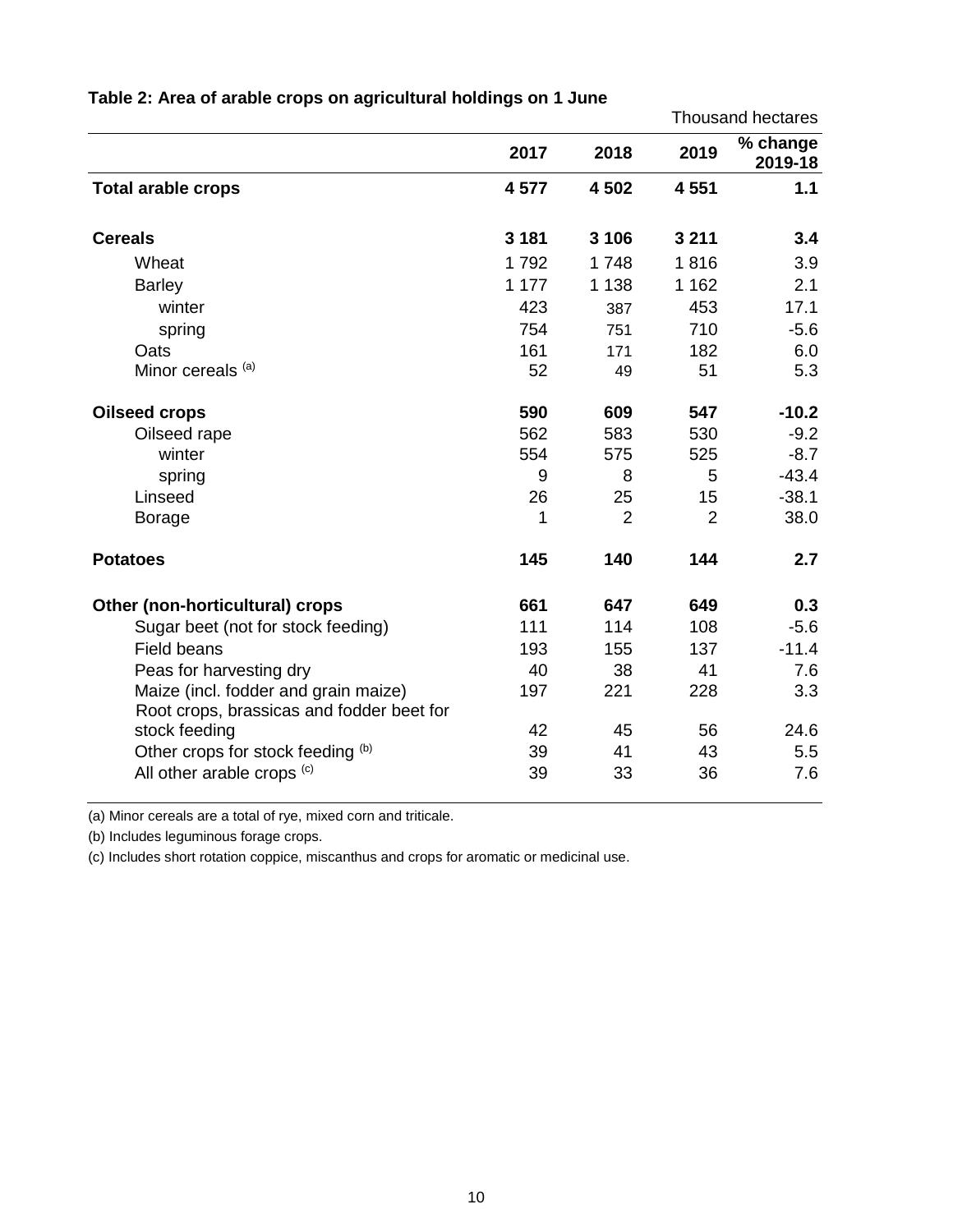#### <span id="page-10-0"></span>**Table 3: Yield of cereals and oilseed rape on agricultural holdings**

|                              |      |      |      |      |      | Tonnes per hectare  |
|------------------------------|------|------|------|------|------|---------------------|
|                              | 2015 | 2016 | 2017 | 2018 | 2019 | % change<br>2019-18 |
| Cereals <sup>(a)</sup>       | 8.0  | 7.0  | 7.2  | 6.8  | 7.9  | 17.1                |
| Wheat                        | 9.0  | 7.9  | 8.3  | 7.8  | 8.9  | 15.2                |
| <b>Barley</b>                | 6.7  | 5.9  | 6.1  | 5.7  | 6.9  | 21.1                |
| winter                       | 7.7  | 6.4  | 7.0  | 6.8  | 7.8  | 15.6                |
| spring                       | 6.0  | 5.6  | 5.6  | 5.2  | 6.3  | 22.5                |
| Oats                         | 6.1  | 5.8  | 5.4  | 5.0  | 5.9  | 19.3                |
| Minor cereals <sup>(b)</sup> | 3.5  | 2.7  | 2.3  | 3.5  | 3.3  | $-5.6$              |
| Oilseed rape <sup>(c)</sup>  | 3.9  | 3.1  | 3.9  | 3.4  | 3.3  | $-4.1$              |

(a) All cereal production estimates have been standardised to 14.5% moisture content.

(b) Minor cereals are a total of rye, mixed corn and triticale.

(c) Oilseed rape production estimates have been standardised to 9% moisture content.

#### <span id="page-10-1"></span>**Table 4: Production of cereals and oilseed rape on agricultural holdings**

|                             |         |        |         |        |         | Thousand tonnes     |
|-----------------------------|---------|--------|---------|--------|---------|---------------------|
|                             | 2015    | 2016   | 2017    | 2018   | 2019    | % change<br>2019-18 |
| Cereals <sup>(a)</sup>      | 24 734  | 21 967 | 22 999  | 21 085 | 25 517  | 21.0                |
| Wheat                       | 16 444  | 14 383 | 14 8 37 | 13 555 | 16 225  | 19.7                |
| <b>Barley</b>               | 7 3 7 0 | 6655   | 7 1 6 9 | 6510   | 8 0 4 8 | 23.6                |
| winter                      | 3 3 8 2 | 2823   | 2948    | 2623   | 3551    | 35.4                |
| spring                      | 3 9 8 8 | 3832   | 4 2 2 0 | 3887   | 4 4 9 8 | 15.7                |
| Oats                        | 799     | 816    | 875     | 850    | 1 0 7 6 | 26.5                |
| Minor cereals (b)           | 122     | 110    | 119     | 169    | 168     | $-0.6$              |
| Oilseed rape <sup>(c)</sup> | 2 5 4 2 | 1 775  | 2 1 6 7 | 2012   | 1752    | $-12.9$             |

(a) All cereal production estimates have been standardised to 14.5% moisture content.

(b) Minor cereals are a total of rye, mixed corn and triticale.

(c) Oilseed rape production estimates have been standardised to 9% moisture content.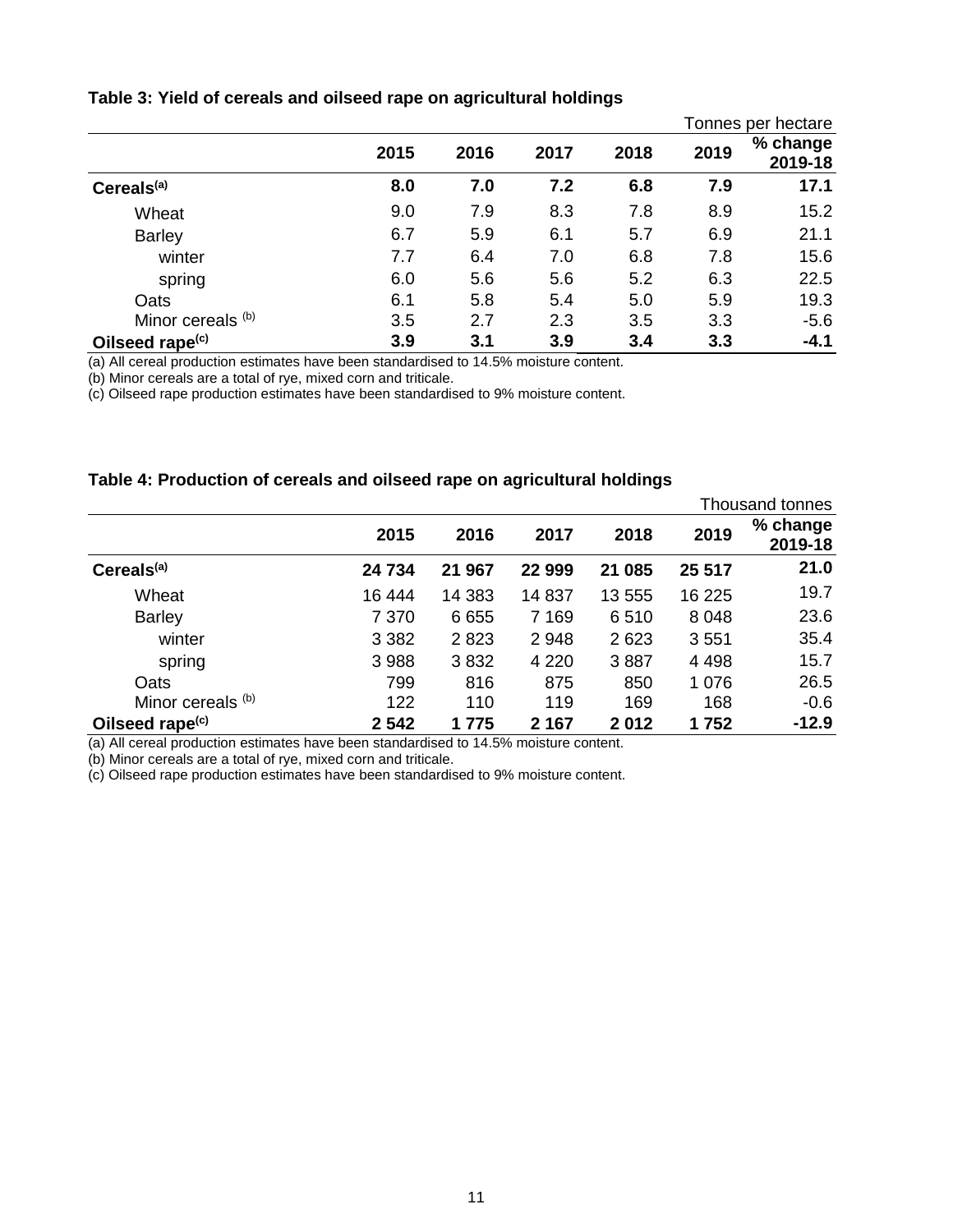|                                                                 | Thousand hectares |      |      |                     |
|-----------------------------------------------------------------|-------------------|------|------|---------------------|
|                                                                 | 2017              | 2018 | 2019 | % change<br>2019-18 |
| <b>Total fruit and vegetables</b>                               | 152               | 150  | 149  | $-0.9$              |
| Orchards <sup>(a)</sup>                                         | 24.4              | 23.9 | 23.6 | $-1.2$              |
| Small fruit (b) (c)                                             | 10.7              | 10.6 | 11.0 | 3.7                 |
| <b>Strawberries</b>                                             | 3.1               | 3.0  | 2.9  | $-2.9$              |
| Other small fruit (incl. gooseberries and<br>blackberries)      | 7.6               | 7.6  | 8.0  | 6.3                 |
| Vegetables and salad for human<br>consumption <sup>(b)(d)</sup> | 117               | 116  | 115  | $-1.2$              |
| Peas and beans                                                  | 39                | 39   | 40   | 3.5                 |
| All other vegetables and salad                                  | 78                | 77   | 75   | $-3.6$              |

<span id="page-11-0"></span>**Table 5: Area of fruit and vegetables grown in the open on agricultural holdings on 1 June**

(a) Includes both commercial and non-commercial. Commercial orchards are those from which growers intend to sell fruit.

(b) Due to the small areas grown, some UK countries do not collect data on individual crops in this category. For these countries the areas are included in this total estimate only. Therefore the total estimate does not always sum to the component parts.

(c) Small fruit includes crops grown in Spanish tunnels.

(d) These figures relate to land usage on 1 June and are not necessarily good indicators of annual production as more than one crop may be obtained in each season, a crop may overlap two seasons, or may be planted after 1 June.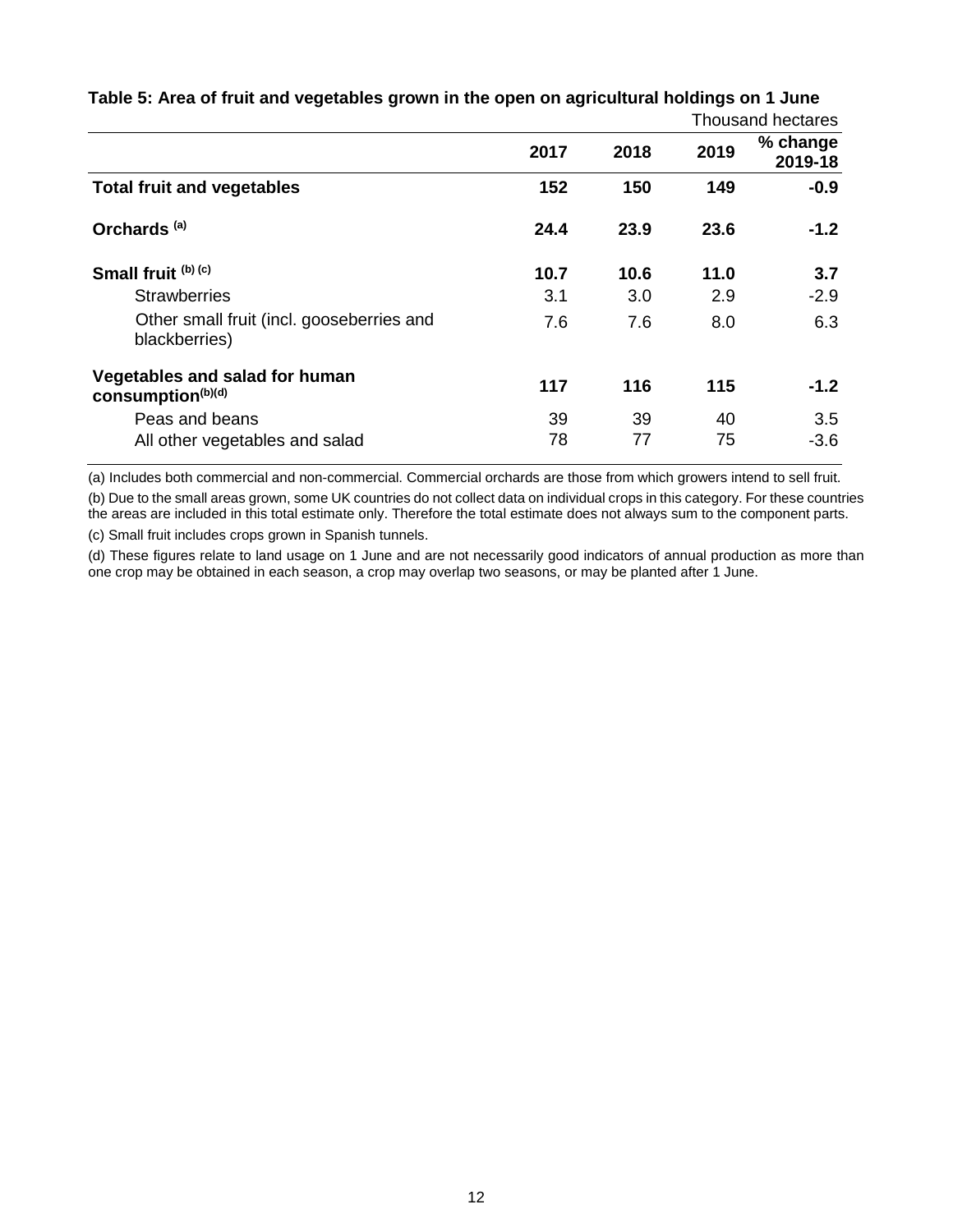|  | Table 6: Area of hardy nursery stock on agricultural holdings on 1 June |  |
|--|-------------------------------------------------------------------------|--|
|--|-------------------------------------------------------------------------|--|

|                                                  |      |      | Thousand hectares |                     |  |
|--------------------------------------------------|------|------|-------------------|---------------------|--|
|                                                  | 2017 | 2018 | 2019              | % change<br>2019-18 |  |
| Total hardy nursery stock, bulbs and flowers (a) | 12.5 | 11.7 | 11.4              | $-2.7$              |  |
| Hardy nursery stock                              | 5.0  | 4.6  | 4.5               | $-3.1$              |  |
| Bulbs and flowers grown in the open              | 7.1  | 6.7  | 6.6               | $-2.0$              |  |

(a) Due to the small areas grown, some UK countries do not collect data on individual crops in this category. For these countries the areas are included in this total estimate only. Therefore the total estimate does not always sum to the component parts.

#### **Table 7: Area of glasshouses and protected crops on agricultural holdings on 1 June (a) (b)**

|                                            |         |         |         | Hectares            |
|--------------------------------------------|---------|---------|---------|---------------------|
|                                            | 2017    | 2018    | 2019    | % change<br>2019-18 |
| Total glasshouse area on 1 June (c)        | 2807    | 2867    | 2825    | $-1.5$              |
| Vegetables, salad and fruit <sup>(d)</sup> | 2 0 9 8 | 2 2 2 5 | 2 2 1 7 | $-0.4$              |
| Flowers, foliage and other plants          | 546     | 465     | 476     | 2.3                 |
| Not in use on 1 June                       | 136     | 153     | 106     | $-30.4$             |

(a) These figures relate to land usage on 1 June and are not necessarily good indicators of annual production as more than one crop may be obtained in each season, a crop may overlap two seasons, or may be planted after 1 June.

(b) 'Glasshouse' includes any fixed or mobile structure high enough to walk through, which is glazed or clad with film, rigid plastics or other glass substitutes. It excludes lights, low plastic tunnels, French and Spanish tunnels. These are reported as crops grown in the open (table 5).

(c) Due to the small areas grown, some UK countries do not collect data on individual crops in this category. For these countries the areas are included in this total estimate only. Therefore the total estimate does not always sum to the component parts.

(d) In 2018 and 2019 there was not enough response data to produce robust estimates for Mushroom sheds in England and therefore the figure is excluded from the results and the total.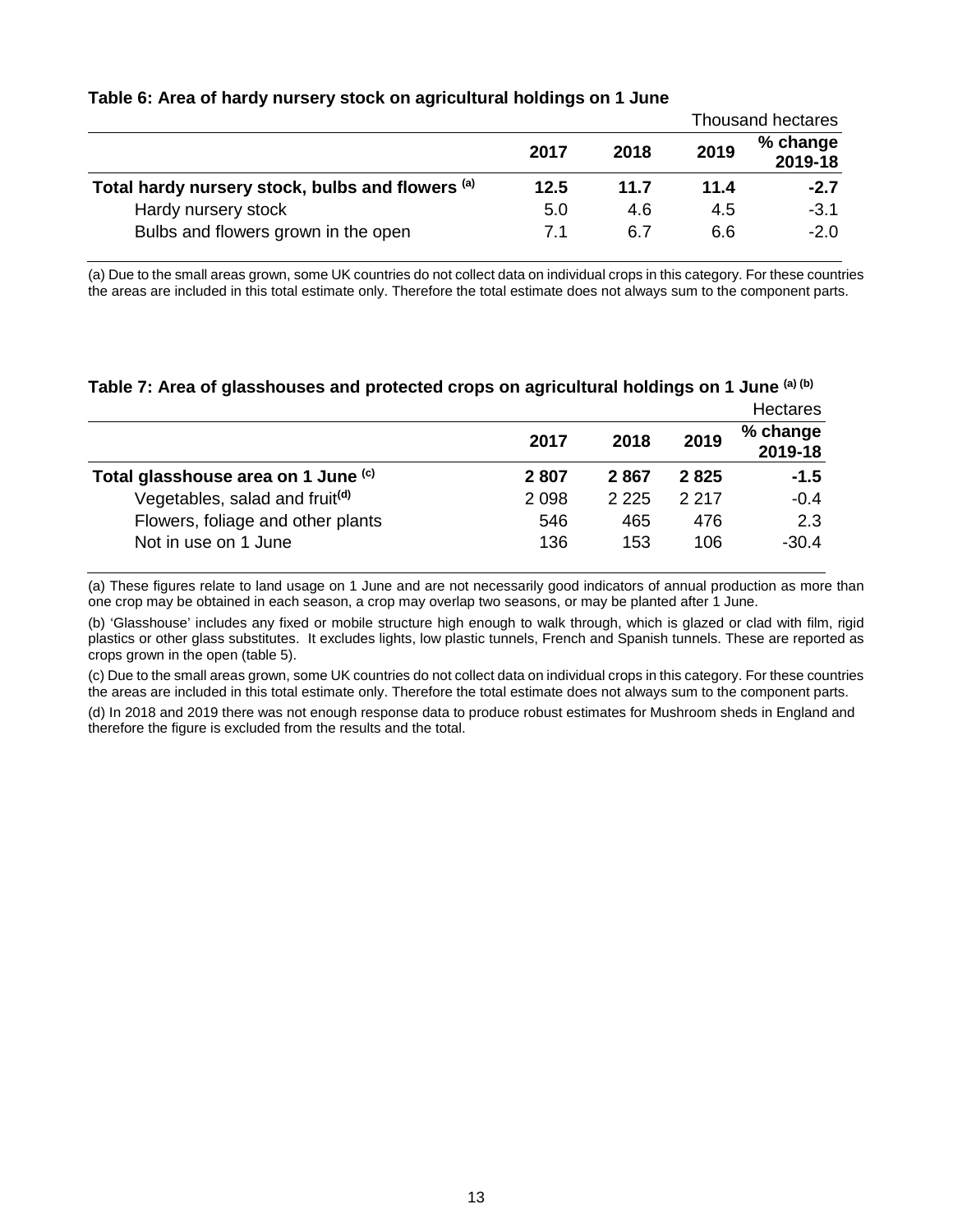|                                |         |         |         | Thousands           |
|--------------------------------|---------|---------|---------|---------------------|
|                                | 2017    | 2018    | 2019    | % change<br>2019-18 |
| <b>Total cattle and calves</b> | 10 004  | 9891    | 9739    | $-1.5$              |
| All female cattle              | 7 240   | 7 1 6 7 | 7077    | $-1.3$              |
| Aged 2 years or more           | 4 1 9 3 | 4 1 4 9 | 4 0 7 8 | $-1.7$              |
| Total breeding herd            | 3 4 8 1 | 3441    | 3 3 9 8 | $-1.2$              |
| - Beef herd                    | 1589    | 1558    | 1 527   | $-2.0$              |
| - Dairy herd                   | 1891    | 1883    | 1871    | $-0.6$              |
| Other female cattle            | 712     | 708     | 680     | $-3.9$              |
| - Beef                         | 366     | 378     | 387     | 2.4                 |
| - Dairy                        | 346     | 330     | 293     | $-11.2$             |
| Aged between 1 and 2 years     | 1464    | 1443    | 1 4 3 5 | $-0.5$              |
| - Beef                         | 898     | 921     | 913     | $-0.9$              |
| - Dairy                        | 567     | 522     | 522     | 0.1                 |
| Less than 1 year               | 1 583   | 1 5 7 5 | 1563    | $-0.7$              |
| - Beef                         | 1 040   | 1 0 3 2 | 1 0 2 7 | $-0.5$              |
| - Dairy                        | 543     | 543     | 537     | $-1.2$              |
| All male cattle                | 2763    | 2723    | 2662    | $-2.3$              |
| Aged 2 years or more           | 355     | 355     | 356     | 0.0                 |
| Aged between 1 and 2 years     | 1 0 5 1 | 1 0 3 5 | 1 0 1 2 | $-2.2$              |
| Less than 1 year               | 1 357   | 1 3 3 3 | 1 2 9 4 | $-2.9$              |

<span id="page-13-0"></span>**Table 8: Cattle and calves on agricultural holdings on 1 June (a)**

(a) These figures have been sourced from the Cattle Tracing System (CTS) in England, Wales and Scotland and the equivalent APHIS system in Northern Ireland.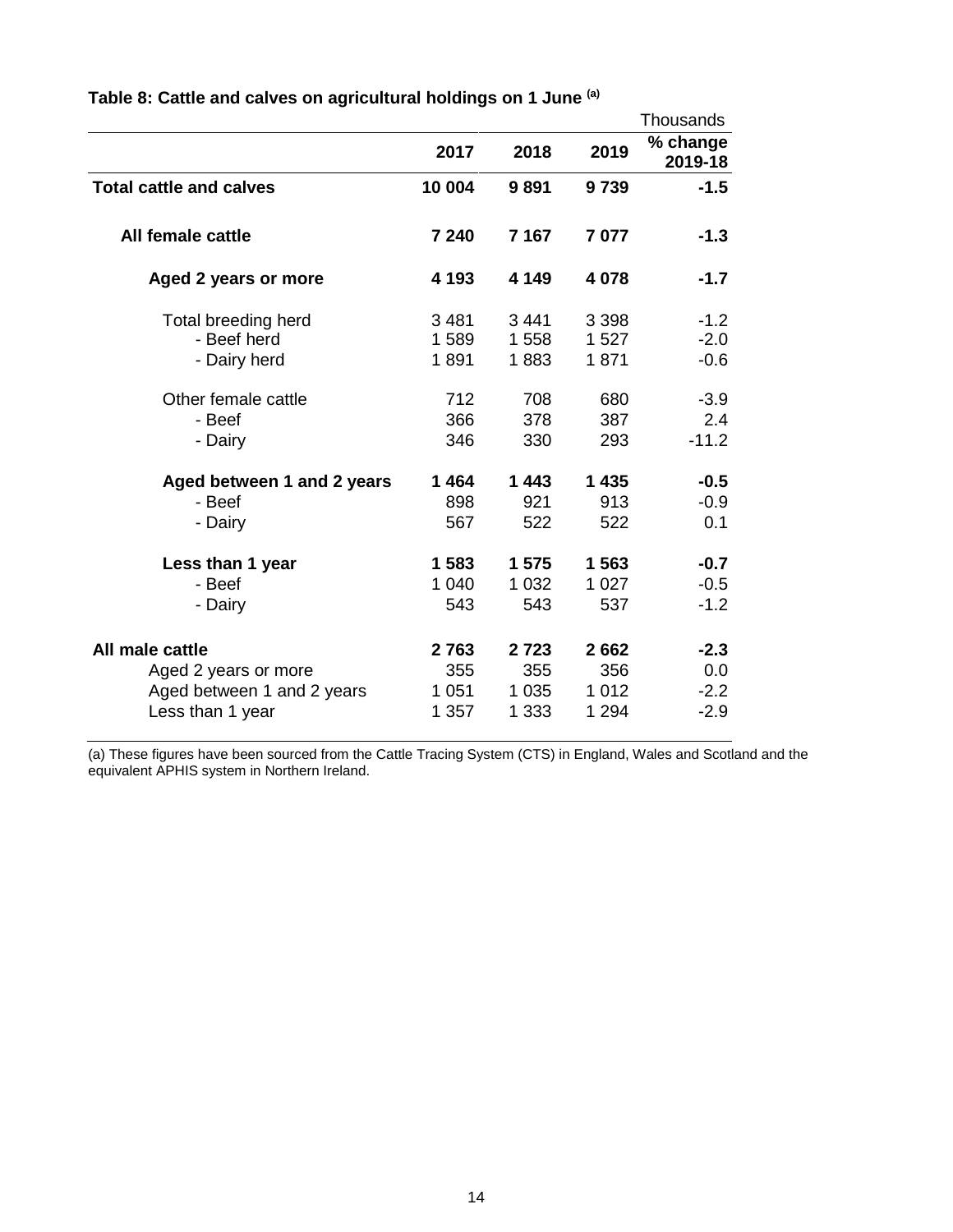|                                           |         |       |        | Thousands           |
|-------------------------------------------|---------|-------|--------|---------------------|
|                                           | 2017    | 2018  | 2019   | % change<br>2019-18 |
| <b>Total pigs</b>                         | 4 9 6 9 | 5012  | 5 0 78 | 1.3                 |
| <b>Breeding pigs</b>                      | 512     | 504   | 509    | 1.2                 |
| <b>Female breeding herd</b>               | 417     | 409   | 413    | 1.0                 |
| Sows in pig                               | 297     | 289   | 295    | 2.1                 |
| Gilts in pig                              | 55      | 58    | 57     | $-1.1$              |
| Other sows <sup>(a)</sup>                 | 64      | 63    | 61     | $-2.1$              |
| Other breeding pigs                       | 95      | 94    | 96     | 1.9                 |
| Boars being used for service              | 14      | 13    | 12     | -4.6                |
| Gilts intended for first time<br>breeding | 81      | 81    | 84     | 2.9                 |
| Fattening pigs (incl. barren sows)        | 4 4 5 7 | 4 509 | 4569   | 1.3                 |

## **Table 9: Pigs on agricultural holdings on 1 June**

(a) Either being suckled or dry sows being kept for further breeding.

## **Table 10: Sheep and lambs on agricultural holdings on 1 June**

|                                                        |         |         |        | Thousands           |
|--------------------------------------------------------|---------|---------|--------|---------------------|
|                                                        | 2017    | 2018    | 2019   | % change<br>2019-18 |
| <b>Total sheep and lambs</b>                           | 34 832  | 33 781  | 33 580 | $-0.6$              |
| <b>Female breeding flock</b>                           | 16 669  | 16 286  | 16 035 | $-1.5$              |
| Ewes intended for further breeding<br>or for slaughter | 13762   | 13 572  | 13 440 | $-1.0$              |
| Ewes intended for first time breeding                  | 2 9 0 7 | 2 7 1 4 | 2595   | $-4.4$              |
| Other sheep and lambs                                  | 18 163  | 17 495  | 17 545 | 0.3                 |
| Lambs under 1 year old                                 | 17 340  | 16 621  | 16 672 | 0.3                 |
| Rams                                                   | 417     | 407     | 412    | 1.2                 |
| Other sheep 1 year and over                            | 405     | 467     | 460    | $-1.5$              |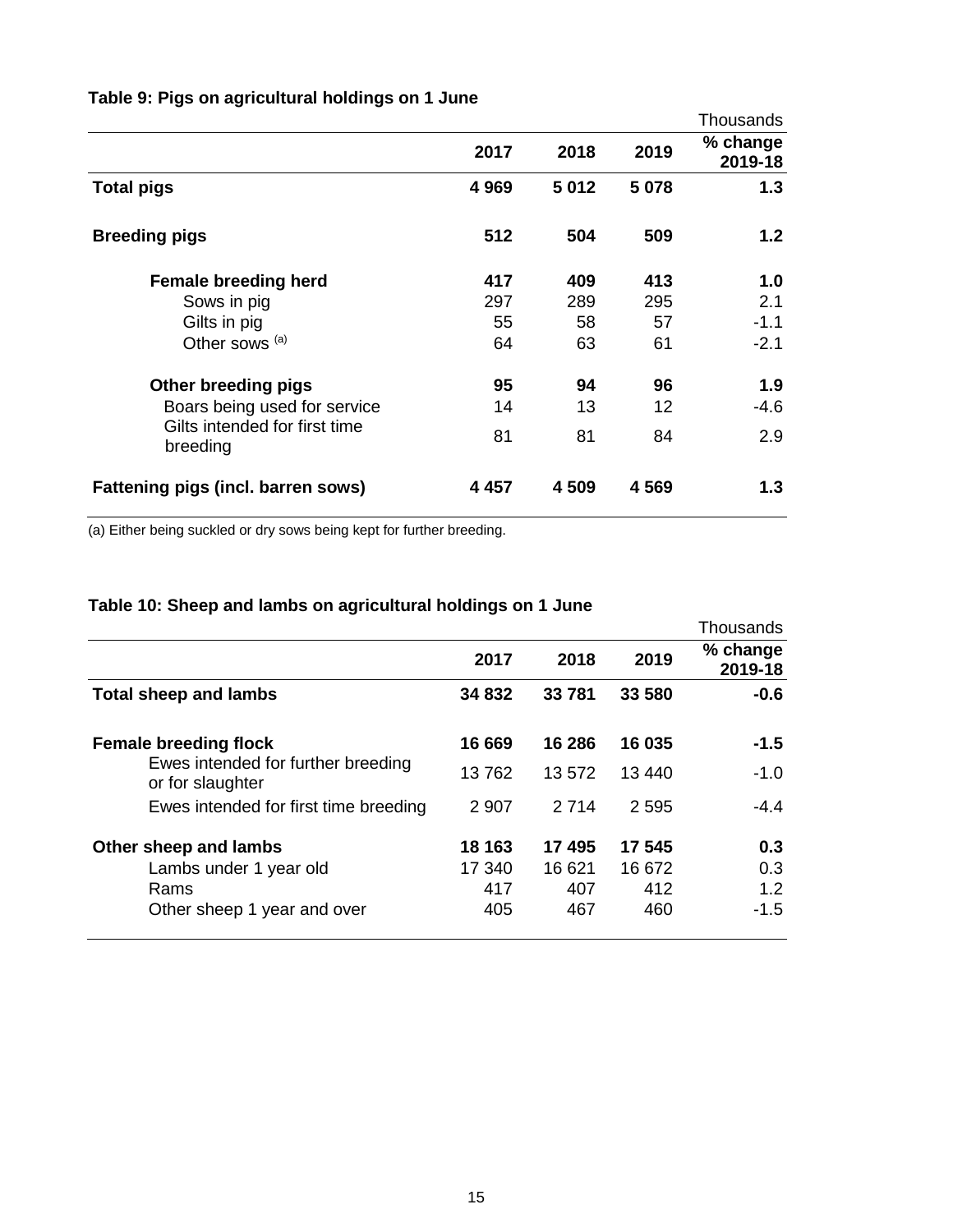|                                         |         |         |         | Thousands           |
|-----------------------------------------|---------|---------|---------|---------------------|
|                                         | 2017    | 2018    | 2019    | % change<br>2019-18 |
| <b>Total poultry</b>                    | 181818  | 188 442 | 186 982 | $-0.8$              |
| <b>Total breeding and laying fowl</b>   | 52 939  | 53 623  | 54 732  | 2.1                 |
| Hens and pullets laying eggs for eating | 39 510  | 39 852  | 41 535  | 4.2                 |
| <b>Breeding flock</b>                   | 13 4 29 | 13 771  | 13 197  | $-4.2$              |
| Table chickens (broilers)               | 117 619 | 123 946 | 121 500 | $-2.0$              |
| Other poultry                           | 11 260  | 10 872  | 10750   | -1.1                |
| <b>Ducks</b>                            | 2 3 0 1 | 2 0 6 9 | 1890    | $-8.7$              |
| Geese                                   | 160     | 157     | 142     | $-9.5$              |
| <b>Turkeys</b>                          | 4 1 4 9 | 4 1 2 4 | 3942    | $-4.4$              |
| All other poultry                       | 4 6 5 1 | 4 5 22  | 4 7 7 7 | 5.6                 |

## **Table 11: Poultry on agricultural holdings on 1 June (a)**

(a) Due to production cycles, subgroups within the poultry population are often volatile as the 'point in time' nature of the June Survey can lead to large variations in the numbers in each category.

### **Table 12: All other livestock on agricultural holdings on 1 June**

|                                          |      |      |      | Thousands           |
|------------------------------------------|------|------|------|---------------------|
|                                          | 2017 | 2018 | 2019 | % change<br>2019-18 |
| <b>Total other livestock</b>             | 422  | 418  | 429  | 2.5                 |
| Goats                                    | 105  | 108  | 111  | 2.8                 |
| <b>Farmed deer</b>                       | 31   | 34   | 38   | 11.5                |
| <b>Horses</b>                            | 258  | 250  | 250  | 0.1                 |
| Any livestock not recorded elsewhere (a) | 27   | 26   | 29   | 12.6                |
| - of which alpacas                       | 13   | 9    | 11   | 17.5                |
| - of which llamas                        | 2    | 2    | 2    | $-0.8$              |

(a) Includes camelids, donkeys and mules.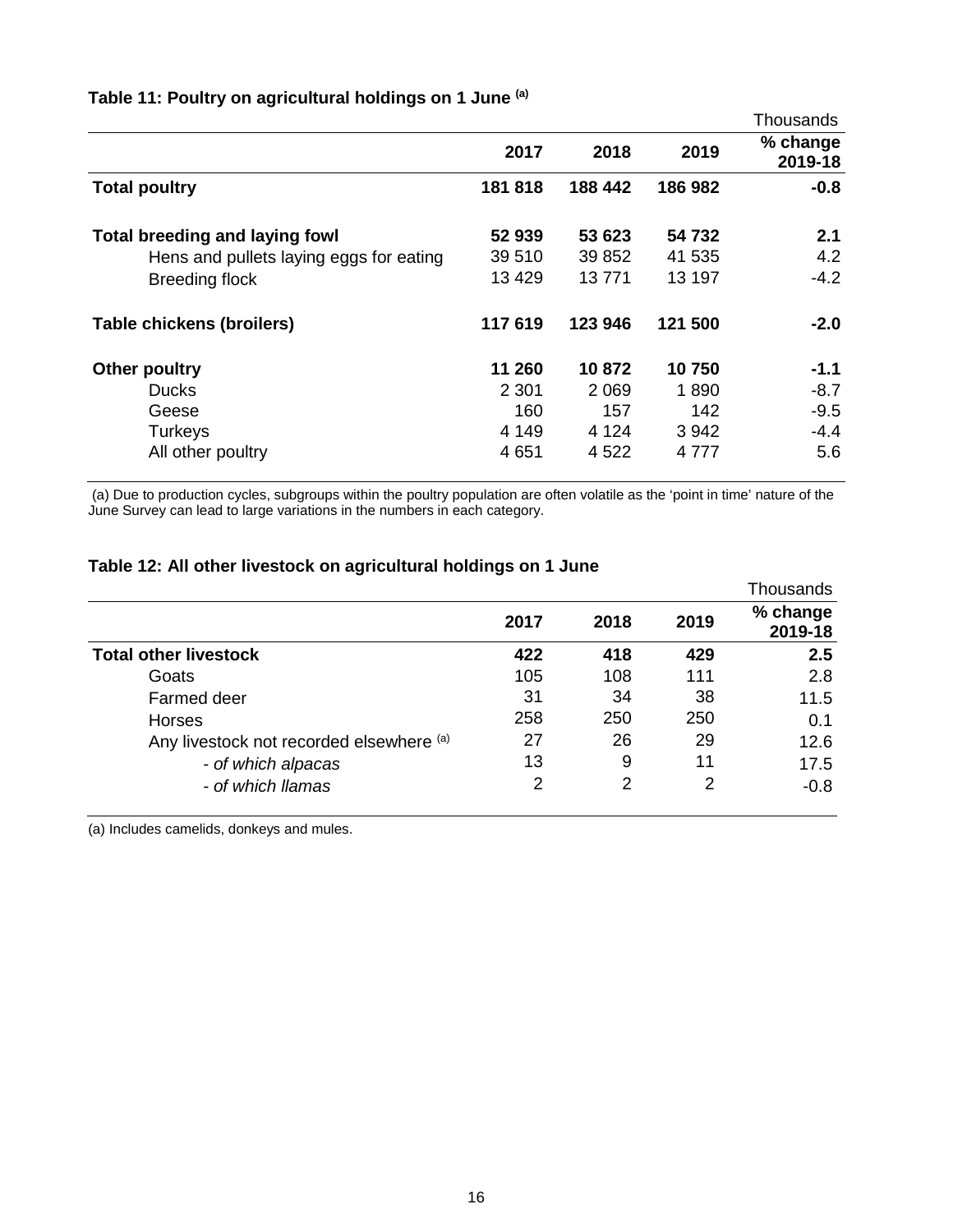## <span id="page-16-0"></span>**Table 13: Number of people working on agricultural holdings on 1 June**

|                                          | Number of people (thousands) |      |      |                     |
|------------------------------------------|------------------------------|------|------|---------------------|
|                                          | 2017                         | 2018 | 2019 | % change<br>2019-18 |
| Total number of people working on        |                              |      |      |                     |
| agricultural holdings                    | 474                          | 477  | 476  | $-0.3$              |
| Farmers, partners, directors and spouses | 294                          | 296  | 299  | 0.9                 |
| Full time                                | 141                          | 145  | 144  | $-0.1$              |
| Part time <sup>(c)</sup>                 | 153                          | 152  | 155  | 1.9                 |
| Regular employees, salaried managers and |                              |      |      |                     |
| casual workers                           | 180                          | 181  | 177  | $-2.3$              |
| Regular employees <sup>(a)(b)</sup>      | na                           | na   | na   |                     |
| - Full time                              | na                           | na   | na   |                     |
| - Part time $(c)$                        | na                           | na   | na   |                     |
| Casual workers <sup>(b)</sup>            | na                           | na   | na   |                     |

(a) Not all UK countries collect separate estimates for salaried managers. These figures are included with regular employees.

(b) From 2016 Wales no longer provide a breakdown for these categories, for more information please see their publication: <http://gov.wales/statistics-and-research/survey-agricultural-horticulture/?lang=en>

<span id="page-16-1"></span>(c) Part time is defined as working less than 39 hours per week.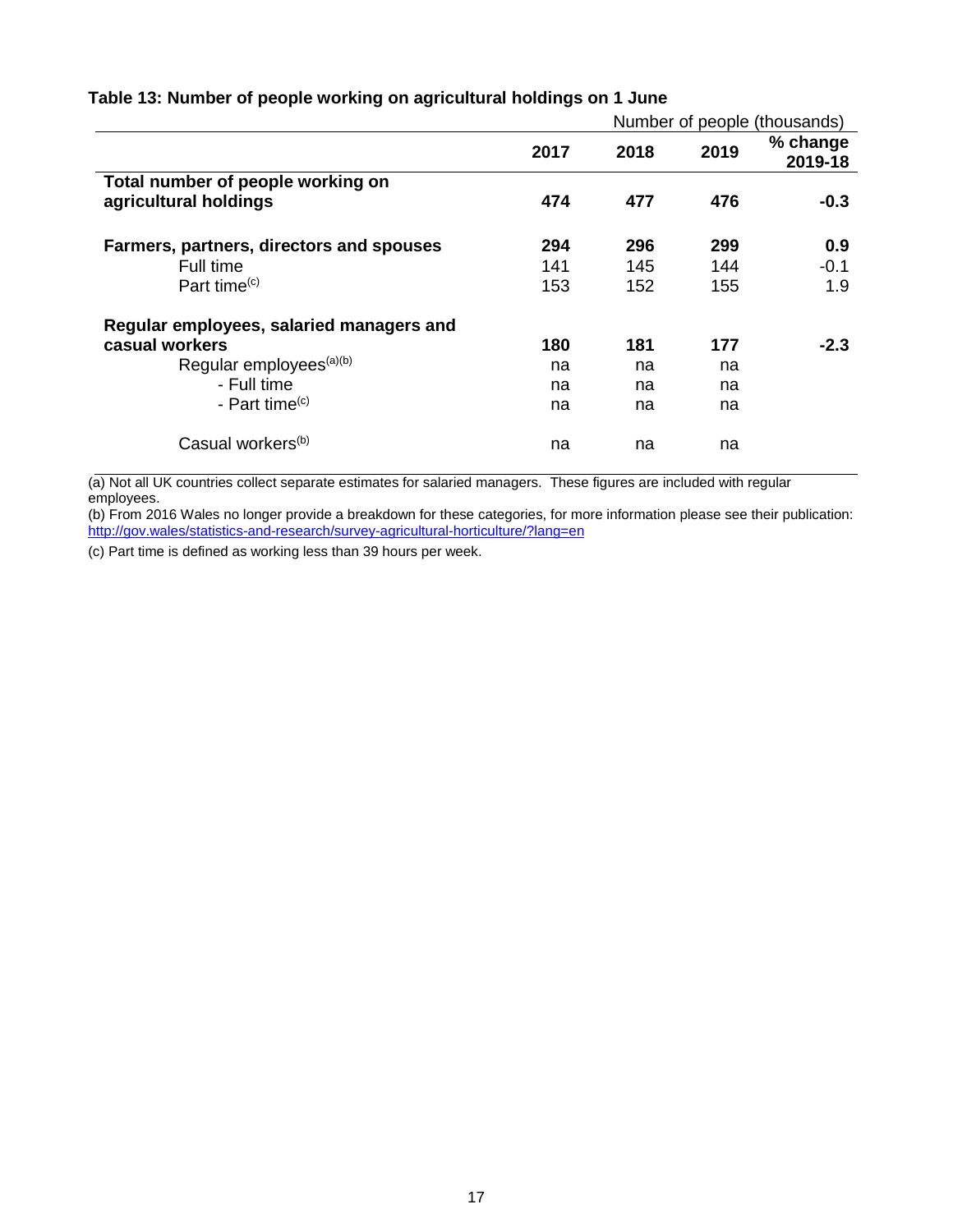## **Data uses and users**

### **Land**

- Data on crop areas (both arable and horticultural) help us monitor the long term trends in cropping. Amongst many other things, this helps us assess the impacts of the abolition of formal set-aside.
- The data will enable us to assess how land areas vary across the UK regions and in different geographic areas (such as the Uplands, National Parks, and River Basin Districts).
- The cereals and oilseed rape harvest estimates are heavily used by the cereals industry to monitor the availability of grain throughout the year.
- Any changes in the agricultural sector also affect people. For many, it is their livelihood and a way of life.

### **Livestock**

- Data from the June Survey help us monitor changes in livestock populations over time and the effects of e.g. CAP reform on the industry.
- The numbers are also used to make forecasts of meat and milk production to inform industry of the availability of supply which affects prices.
- Livestock distributions across the UK help assess the risk of veterinary disease and to control outbreaks.
- The data are also used heavily in calculations of the greenhouse gas and ammonia emissions inventories.

Results from the England June Survey of Agriculture and Horticulture also have a wide range of uses and users with requests for data being made on a daily basis. A document providing information of specific uses and users can be found via the following link:

<https://www.gov.uk/guidance/structure-of-the-agricultural-industry-survey-notes-and-guidance>

## **Other survey results and publications**

Results from all the Defra farming surveys can be viewed on the Defra website via the following link: [https://www.gov.uk/government/publications?publication\\_filter\\_option=statistics.](https://www.gov.uk/government/publications?publication_filter_option=statistics)

The next Farming Statistics publications due from the June Survey of Agriculture and the Cereal and Oilseed Rape Production Survey are shown below. Please note that the publication dates are provisional and subject to change. You can find these future publication dates at [https://www.gov.uk/government/publications?publication\\_filter\\_option=statistics.](https://www.gov.uk/government/publications?publication_filter_option=statistics)

## **England Publications**

• The June Survey of Agriculture will be run as a census of all farms in 2020, as such our publication schedule has yet to be finalised.

## **UK Publications**

- October 2020: Farming Statistics provisional crop areas, yields, livestock populations at 1 June 2020 – United Kingdom.
- December 2020: Farming Statistics final crop areas, yields, livestock populations and agricultural workforce at 1 June 2020 – United Kingdom.

More detailed results from the June Survey can be found at:

[https://www.gov.uk/government/statistical-data-sets/structure-of-the-agricultural-industry-in-england](https://www.gov.uk/government/statistical-data-sets/structure-of-the-agricultural-industry-in-england-and-the-uk-at-june)[and-the-uk-at-june.](https://www.gov.uk/government/statistical-data-sets/structure-of-the-agricultural-industry-in-england-and-the-uk-at-june) This includes various time series of crop areas and livestock numbers dating back as early as 1866 and detailed geographical breakdowns of the results.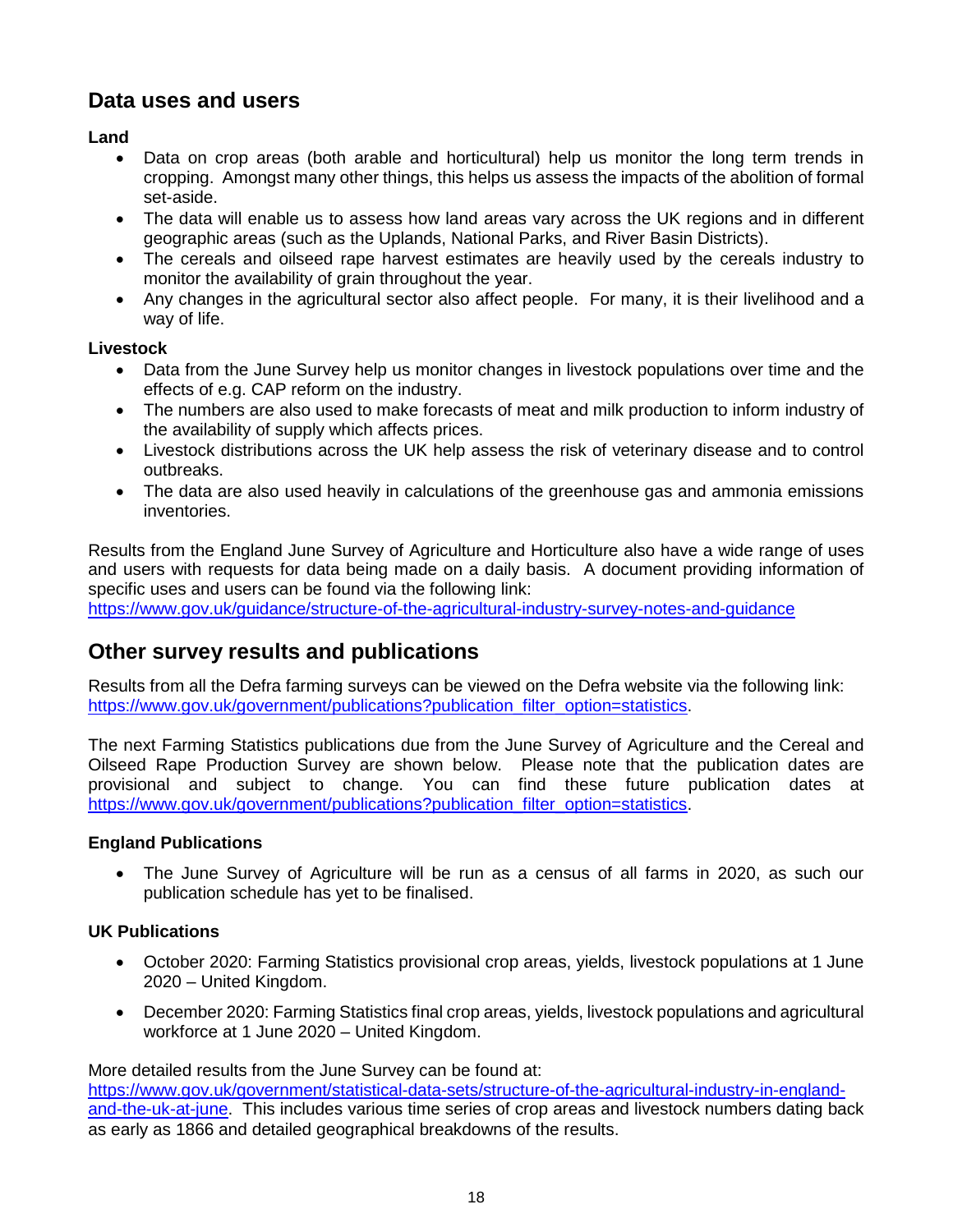## **Methodology: June Survey of Agriculture and Horticulture**

Data on crop areas and livestock populations are collected in the June Survey of Agriculture and Horticulture carried out by each of the UK agriculture departments. The methodology adopted by each country is below.

## **England**

England results are the final results from the June Survey of Agriculture and Horticulture in 2019. The June Survey of Agriculture and Horticulture was historically a postal survey run annually. However from 2011 onwards, the survey has been run predominantly online with an option for farmers to complete a paper form if they preferred.

Approximately 35 thousand 'commercial' holdings were asked to complete the survey in 2019. Commercial holdings are defined as those with significant levels of farming activity, i.e. holdings with more than five hectares of agricultural land, one hectare of orchards, 0.5 hectares of vegetables or 0.1 hectares of protected crops, or more than 10 cows, 50 pigs, 20 sheep, 20 goats or 1,000 poultry.

Checks were carried out to ensure the sample was representative across farm size. The size of a farm is determined by its Standard Labour Requirement (SLR). In the SLR system, each livestock type and land-use has a theoretical amount of labour required each year. This value is multiplied by the land area or livestock numbers and then summed to give the SLR for the holding. The SLR represents the typical number of full time workers required on the holding.

The small farms (those with low SLRs) were sampled at a lower rate and the sampling rate increased with farm size as in [table 14](#page-18-0) below. This method minimises the burden on farmers whilst maximising the coverage. To improve the coverage of the pig and poultry sectors, a special data collection exercise was run to collect data from a central point for some of the largest companies.

| <b>Stratum</b> | <b>Description</b>     | <b>Sampling</b><br>rate (%) | <b>Population</b><br>size |
|----------------|------------------------|-----------------------------|---------------------------|
| 1              | SLR < 0.5              | 16%                         | 46771                     |
| 2              | $SLR$ >= 0.5 and < 1   | 22%                         | 16 161                    |
| 3              | $SLR \geq 1$ and $< 2$ | 36%                         | 13 942                    |
| 4              | $SLR \ge 2$ and $< 3$  | 52%                         | 7 541                     |
| 5              | $SLR \geq 3$ and $< 5$ | 72%                         | 7 5 9 3                   |
| 6              | $SLR \geq 5$           | 86%                         | 7847                      |
| 10             | <b>SLR unknown</b>     | 33%                         | 7737                      |
| All            |                        | 32%                         | 107 592                   |

<span id="page-18-0"></span>**Table 14: June 2019 sample design**

The results in this statistical release are based on responses from almost 22 thousand commercial holdings, representing a response rate of 62%.

The data are subject to rigorous validation checks which identify inconsistencies within the data or large year-on-year changes. Any records that have not been cleaned by the results production stage are excluded from the analysis.

Population totals are estimated for each question on the survey to account for the non-sampled and non-responding holdings. This survey uses the technique known as ratio raising, in which the trend between the sample data and base data (previous year's data) is calculated for each stratum. The calculated ratio is then applied to the previous year's population data to give England level estimates.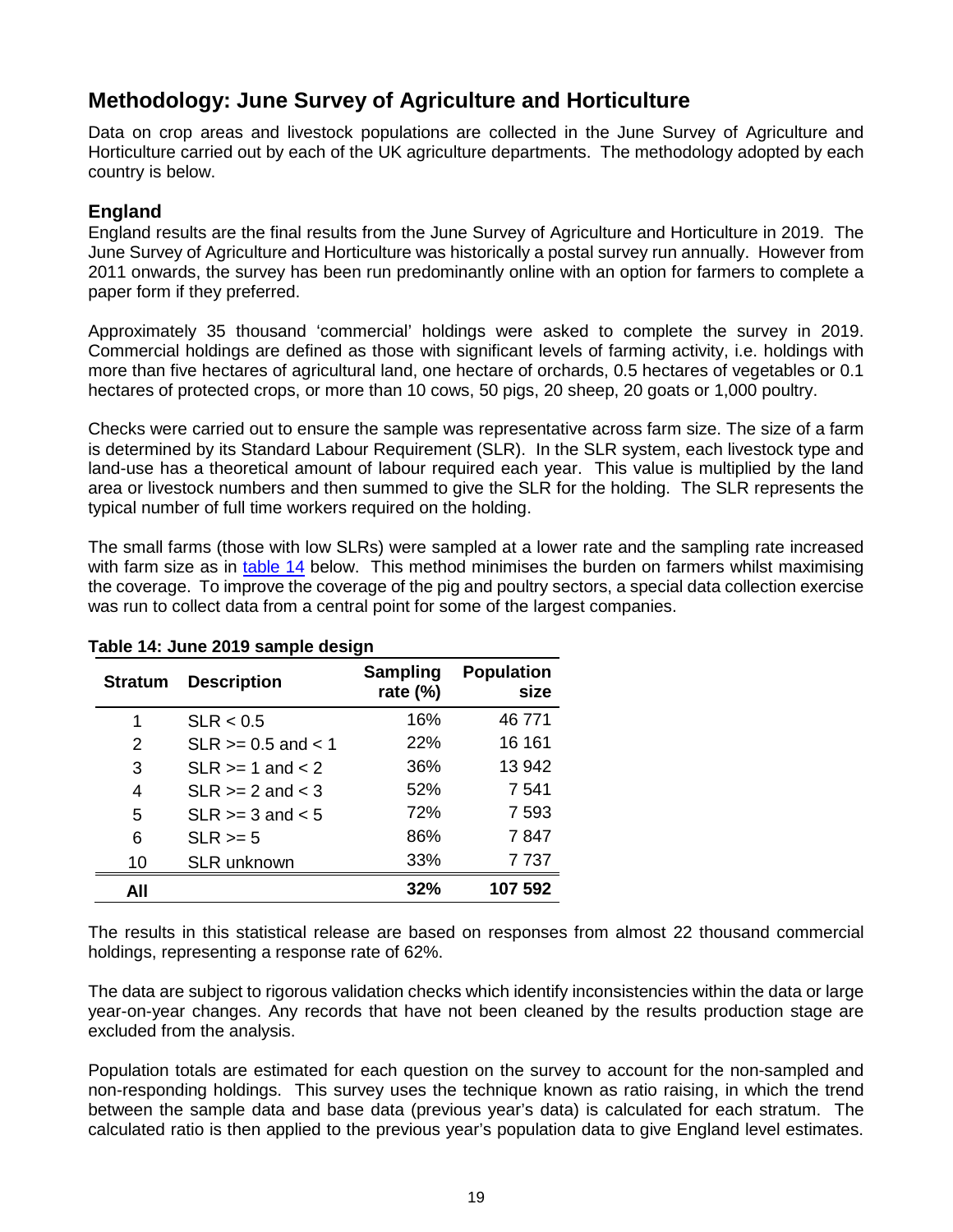For holdings where we do not have base data (new holdings or long-term non-responders) the sample estimates are raised according to the inverse sampling fraction.

Cattle results are sourced from the Cattle Tracing System (CTS). The data include returns from all holdings with cattle so are not subject to survey error. More information on the use of this administrative data can be found on the "survey notes and guidance" web page via the following link: [https://www.gov.uk/government/uploads/system/uploads/attachment\\_data/file/182225/defra-stats](https://www.gov.uk/government/uploads/system/uploads/attachment_data/file/182225/defra-stats-foodfarm-landuselivestock-june-results-BovineRegisters.pdf)[foodfarm-landuselivestock-june-results-BovineRegisters.pdf](https://www.gov.uk/government/uploads/system/uploads/attachment_data/file/182225/defra-stats-foodfarm-landuselivestock-june-results-BovineRegisters.pdf)

Crop areas and cattle, sheep and pig populations from the England 2019 June Survey were published on 26 September 2019 and can be viewed on our website via the following link: [https://www.gov.uk/government/organisations/department-for-environment-food-rural](https://www.gov.uk/government/organisations/department-for-environment-food-rural-affairs/series/structure-of-the-agricultural-industry)[affairs/series/structure-of-the-agricultural-industry.](https://www.gov.uk/government/organisations/department-for-environment-food-rural-affairs/series/structure-of-the-agricultural-industry)

More details on the June Survey methodology can be found at: [https://www.gov.uk/structure-of-the-agricultural-industry-survey-notes-and-guidance.](https://www.gov.uk/structure-of-the-agricultural-industry-survey-notes-and-guidance)

#### **Scotland**

The June Agricultural Census is conducted annually by the Scottish Government's Rural and Environmental Science Analytical Services division (RESAS). Data are requested from all holdings who submitted a Single Application Form (SAF) in the previous year, together with some other large businesses that would not be eligible for support payments. A sample of holdings which didn't submit a SAF or who didn't return a form last year were also sent a census form.

Data for the June census is collected from three sources:

Land data were extracted from the Single Application Form (SAF) database for around 22,700 holdings that are claiming under the Basic Payment Scheme (BPS). Holdings that submitted a SAF in 2019 were also sent a cut-down census form (21,400 forms) to collect the additional data on livestock and labour.

From the remaining holdings that did not complete a SAF in 2019, 10,300 (potentially including holdings that submitted a SAF for the first time in 2019) were sent a full census form covering land, livestock and labour.

RESAS categorises all agricultural holdings in Scotland as either a "Main" holding or a "Min" holding. A holding is a "Main" if it meets certain thresholds such as a certain area of land or a certain amount of animals. All "Main" holdings in Scotland are included in the census and if any did not complete a SAF they are automatically included in the sample for the full form. The remaining full forms are a sample of the "Min" holdings in Scotland. The smaller holdings are only surveyed once every four years to reduce the burden on the smaller farms. Holdings which have not received a form in the past four years are included in the sample for the Full Form.

All cattle data (including data on cattle breeds) were collected from the Cattle Tracing Scheme administrative source. Farmers are required by law to register any births, deaths and movements of their cattle to the British Cattle Movement service who maintain an online database. More information can be found online [here.](https://www.gov.uk/government/organisations/british-cattle-movement-service/about) By using this data source we effectively have 100 per cent coverage, even for those smaller holdings that were not selected for inclusion in the census.

The following table gives a breakdown for forms returned for each category of holding.

Land-use data was received for holdings covering 84 per cent of the total agricultural area, either from returned full census forms or the SAF (shaded grey).

Cattle data was received for 100 per cent of holdings with cattle, from the CTS.

Other data was received for holdings covering 66 per cent of the total agricultural area, from returned census forms (the final column in the table).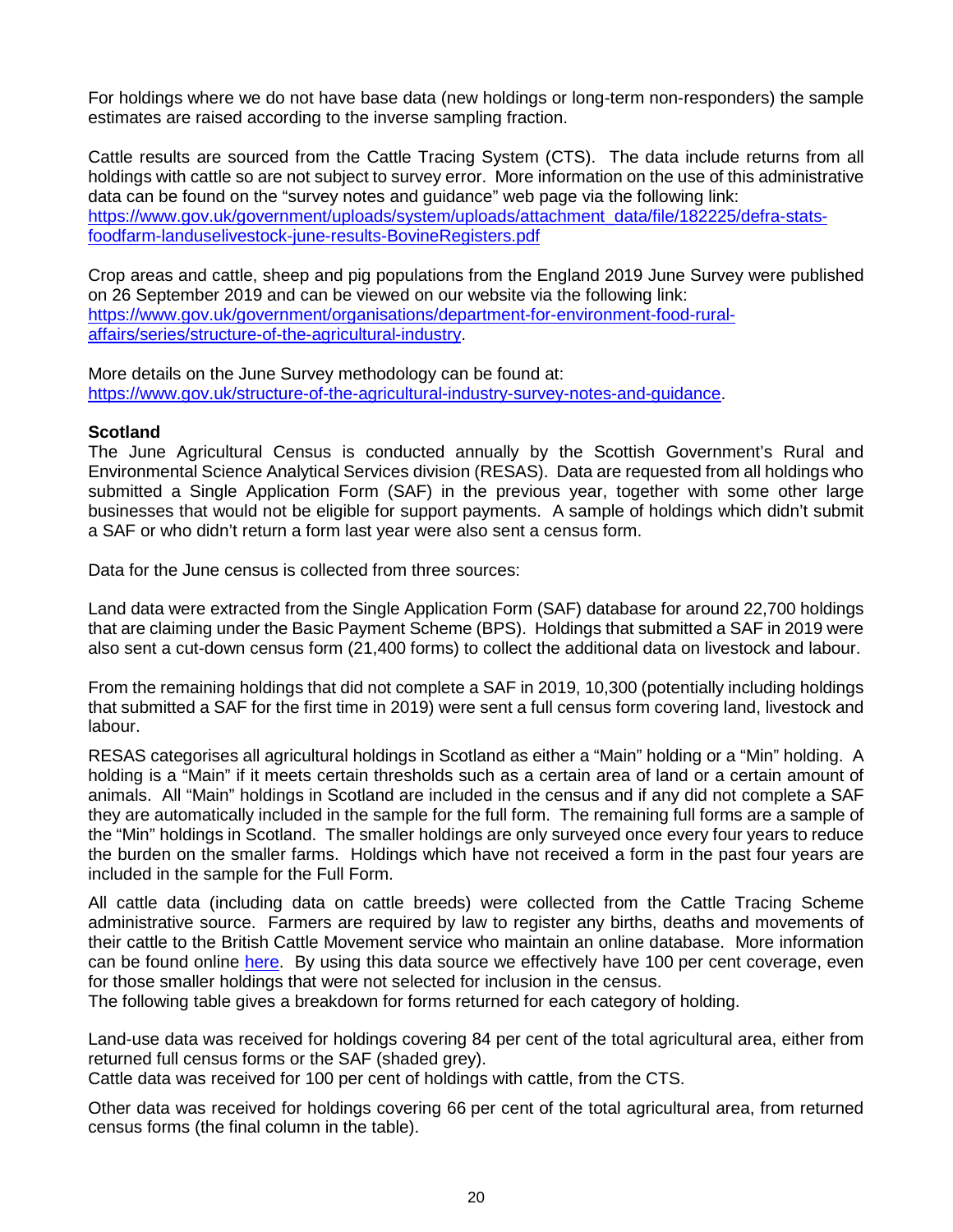| Census type <sup>(1)</sup> | <b>Total</b><br>number | <b>Number</b><br>selected <sup>(2)</sup> | <b>Number</b><br><b>of</b><br>returns $(3)$ | <b>Total</b><br>area | Area of<br>selected <sup>(2)</sup> | Area of<br>returns $(3)$ |
|----------------------------|------------------------|------------------------------------------|---------------------------------------------|----------------------|------------------------------------|--------------------------|
| <b>SAF</b>                 | 22,688                 | 21,891                                   | 16,274                                      | 4,905,731            | 4,752,755                          | 3,510,659                |
| full form                  |                        | 497                                      | 321                                         |                      | 69,573                             | 50,256                   |
| part form                  |                        | 21,394                                   | 15,953                                      |                      | 4,683,182                          | 3,460,403                |
| Non-SAF                    | 28,604                 | 10,929                                   | 5,478                                       | 753,895              | 424,082                            | 245,853                  |
| full form                  |                        | 10,266                                   | 5,123                                       |                      | 351,445                            | 194,830                  |
| part form                  |                        | 663                                      | 355                                         |                      | 72,637                             | 51,022                   |
| Total                      | 51,292                 | 32,820                                   | 21,752                                      | 5,659,626            | 5,176,837                          | 3,756,512                |

(1) "SAF" refers to holdings where land-use data is available from the Single Application Form dataset. "Non-SAF" refers to holdings where land-use data is only available through the June Agricultural Census form (if at all).

"full form" refers to the long version of the census form covering land use, livestock (except cattle), and labour, designed for those not completing the SAF.

"part form" refers to the short version of the census form covering livestock (except cattle), and labour, designed for those known to be completing the SAF.

(2) The numbers selected are slightly lower than the total number eventually identified due to annual changes in the list of holdings.

(3) The return numbers quoted here relate to the number of survey forms received. For SAF holdings this masks the fact that we effectively receive 100 per cent response for all land items. Cattle data, from the CTS database, is also effectively 100 per cent complete. Response rates based on these figures therefore relate to other livestock and employment data.

Full results for Scotland were published on 8th October 2019 by the Scottish Government Rural and Environment Science and Analytical Services (RESAS) division and are available at:

<https://www.gov.scot/publications/final-results-june-2019-agricultural-census/> Some of the data have since been amended slightly after that original publication.

Contact details - Saughton House (Q Spur), Broomhouse Drive, Edinburgh, EH11 3XD (telephone: 0300 244 9707, email: [agric.stats@scotland.gsi.gov.uk\)](mailto:agric.stats@scotland.gsi.gov.uk).

## **Wales**

The Welsh population currently stands at around 25,000 active holdings. In 2019 a total of 11,100 survey forms were sent out. Final results were based on a response rate of 36%. Final results for Wales were published by the Welsh Government on 20 November 2019 at: <https://gov.wales/survey-agriculture-and-horticulture>

For further details contact Agricultural & Rural Affairs Statistics, Welsh Government, Cathays Park, Cardiff, CF10 3NQ (telephone: Cardiff 03000 255049). E-mail: [stats.agric@gov.wales](mailto:stats.agric@gov.wales)

#### **Northern Ireland**

In 2019 the Northern Ireland Agricultural and Horticultural Survey was conducted as a sample survey. A total of 20,100 forms were issued with results based on 14,300 returned forms. Data for the cattle section is a complete census as it is extracted from the APHIS cattle tracing database. Data for the pig and poultry sections are also complete censuses extracted from the NI Annual Inventory of Pigs and Update of NI Bird Register respectively. Final results will be published on 19<sup>th</sup> November 2019 by the Department of Agriculture, Environment and Rural Affairs for Northern Ireland, Dundonald House, Belfast, BT4 3SB (telephone: Belfast (02890) 525450) and are available on the internet at: <https://www.daera-ni.gov.uk/articles/agricultural-census-northern-ireland>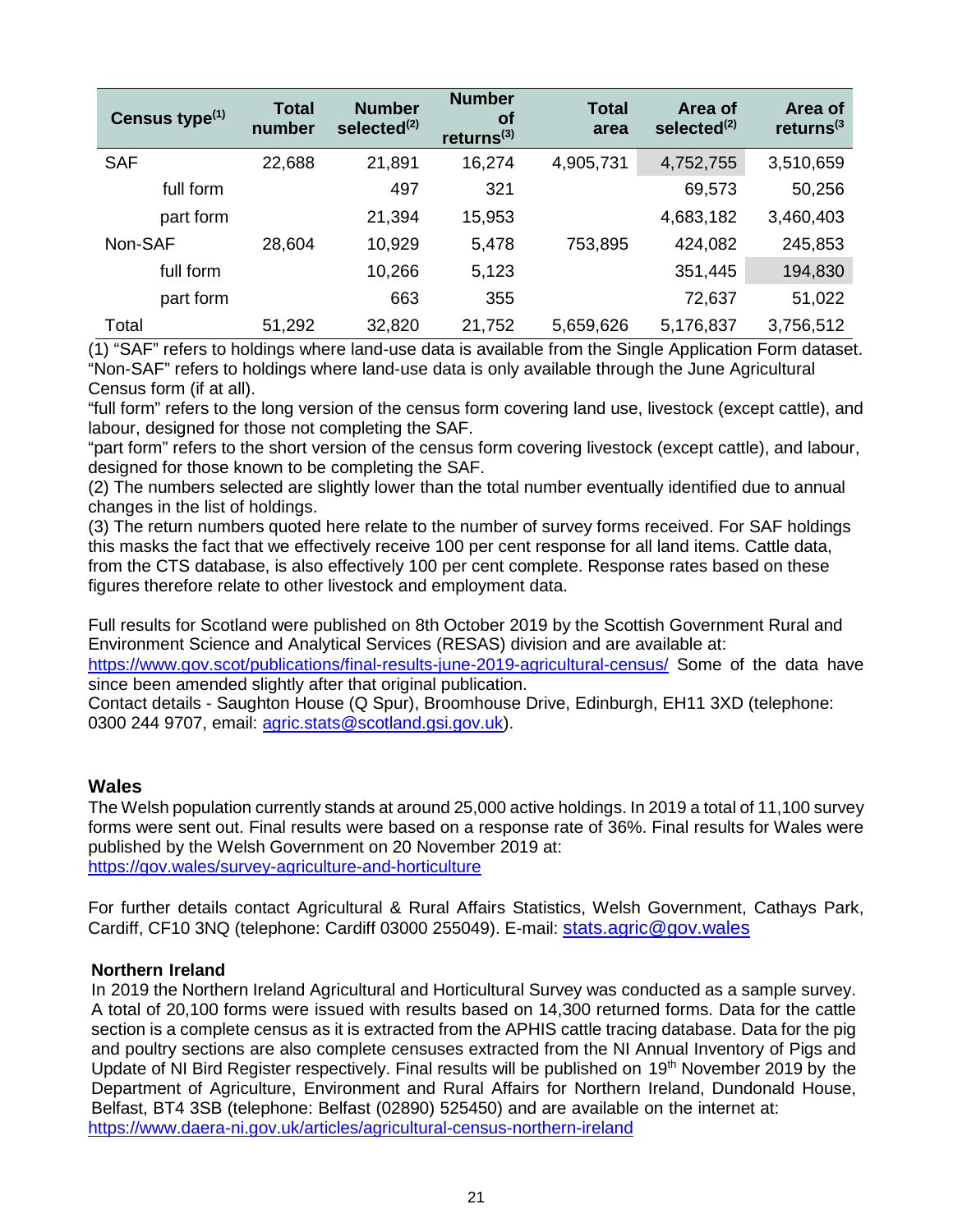# **Methodology: Cereal and Oilseed Rape Production Survey**

## **England**

Results are based on results from the Cereal and Oilseed Rape Production Survey, a representative sample of cereal and oilseed rape growers across English regions and farm sizes. These results are based on responses from 2,371 farms (53% response rate) across the country (see [table 15\)](#page-21-0).

| English region            | Number  | Number of | Response    |  |  |  |
|---------------------------|---------|-----------|-------------|--|--|--|
|                           | sampled | responses | rate $(\%)$ |  |  |  |
| <b>North East</b>         | 202     | 104       | 51%         |  |  |  |
| North West and Merseyside | 280     | 141       | 50%         |  |  |  |
| Yorkshire and the Humber  | 676     | 380       | 56%         |  |  |  |
| East Midlands             | 694     | 378       | 54%         |  |  |  |
| <b>West Midlands</b>      | 551     | 287       | 52%         |  |  |  |
| Eastern                   | 832     | 432       | 52%         |  |  |  |
| South East and London     | 483     | 251       | 52%         |  |  |  |
| South West                | 766     | 398       | 52%         |  |  |  |
| Total                     | 4484    | 2371      | 53%         |  |  |  |

## <span id="page-21-0"></span>**Table 15: Response rate for Cereal and Oilseed Rape Production Survey 2019 by region**

The Cereal and Oilseed Rape Production Survey gathers data on production tonnages and moisture content for the various cereal and oilseed rape crops and seeks confirmation of the planted areas for these crops gathered from the June Survey of Agriculture and Horticulture. All moisture contents are standardised to ensure production estimates are comparable. Cereal production estimates are standardised to 14.5% moisture content and oilseed rape to 9% moisture content, with production tonnages being adjusted accordingly. These data are then used to calculate regional yield estimates for each crop type. Yield estimates are applied to regional June crop areas to derive England production estimates for each of the cereal and oilseed rape crops.

#### **Wales**

No yield data were collected for Wales. The Welsh production figures have been estimated on a regional basis within Wales using the final regional results of the June 2019 Survey final results, along with the yields for the English regions bordering Wales. Final June 2019 results for Wales were published by the Welsh Government in November 2019 at: [www.wales.gov.uk/statistics.](http://www.wales.gov.uk/statistics) For further details contact Agricultural Statistics, Welsh Government, Cathays Park, Cardiff, CF10 3NQ (telephone: 03000 252244).

#### **Scotland**

The 2019 estimates of production are based on final crop areas from the 2019 June Survey of Agriculture and Horticulture, along with crop yield estimates from discussions between Scottish Government analysts, industry experts and trade organisations [.http://www.gov.scot/Topics/Statistics/Browse/Agriculture-Fisheries/PubCerealHarvest](http://www.gov.scot/Topics/Statistics/Browse/Agriculture-Fisheries/PubCerealHarvest)

#### **Northern Ireland**

Areas are based on final estimates from the 2019 June Survey of Agriculture and Horticulture. Production figures are based on yield estimates from the Northern Ireland Department of Agriculture, Environment and Rural Affairs.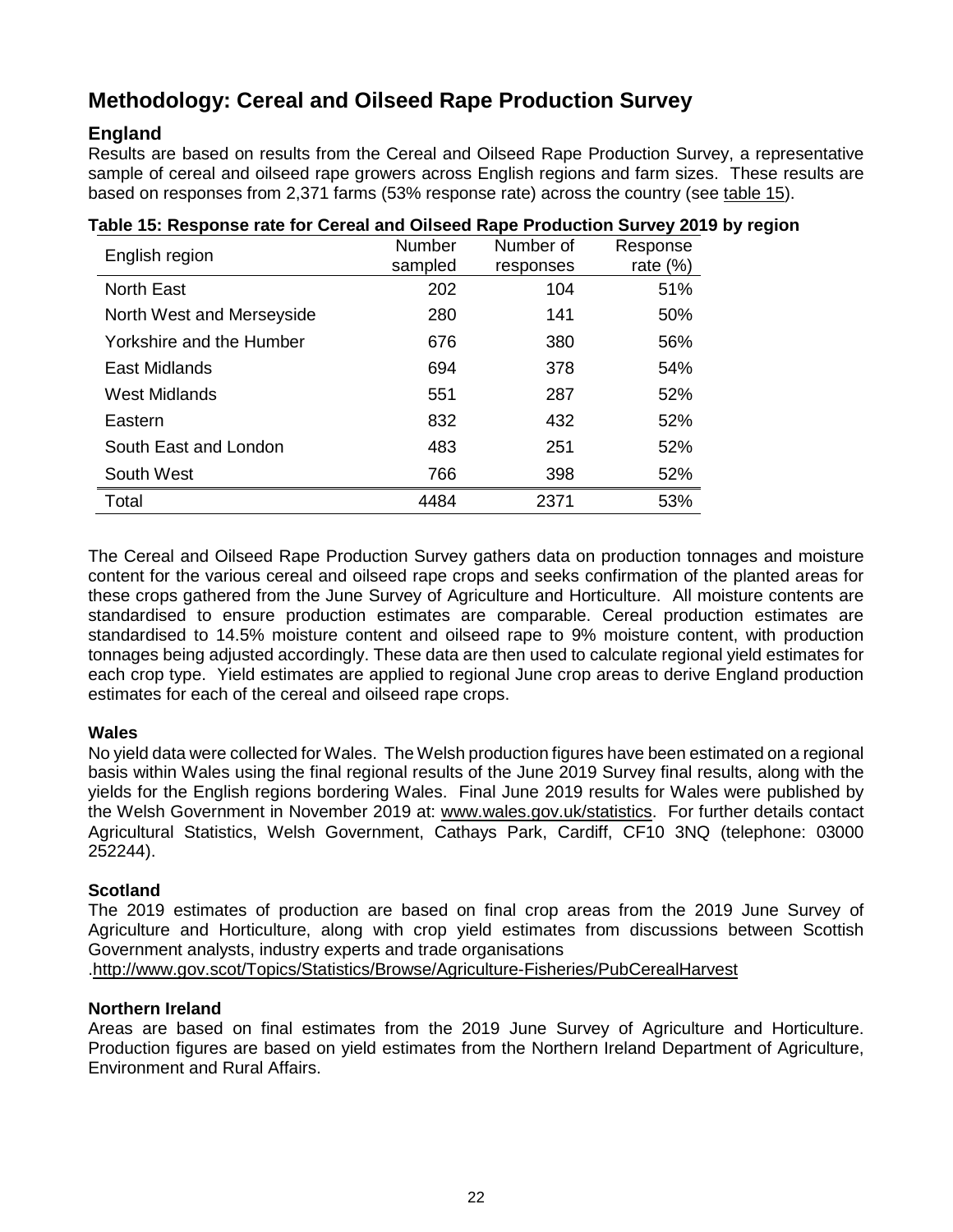#### **Minor crops**

The England cereals and oilseed production survey collects the same elements for rye as it does for the main cereal crops. Mixed corn and triticale are included in the minor cereals estimates of yield and production in [tables 3](#page-10-0) and [4.](#page-10-1) Mixed corn and triticale estimates are not derived from survey returns. The proportionate change in English winter barley yield from 2018 to 2019 is applied to the 2018 estimate of mixed corn yield. Correspondingly the proportionate change in English wheat yield is applied to the 2018 estimate of triticale. The derived yields are applied to the areas of mixed corn and triticale that have been estimated from England June survey returns.

England survey forms were sent to 120 holdings that reported a rye area in their June survey return. To date, useable returns have been received from 59 holdings; a response rate of 49% which is lower than the response rate of the survey as a whole of 53%.

Of these 59 returns, 48 were usable, and 17 reported some cereal production from their rye crop. In the remaining 31 holdings all the rye was harvested wholecrop. Based on this small sample an England estimate of yield and production for rye is included in the minor cereals category in this release. Not unexpectedly the confidence intervals around these estimates are much larger than the main cereal crops.

Scotland estimate areas for triticale, mixed corn and rye but do not estimate forecast yields due to the very small areas grown. Estimated England yields are applied.

Northern Ireland estimate areas for mixed corn and triticale but do not estimate forecast yields due to the very small areas grown. Estimated England yields are applied. Rye is not included.

Wales include the minor crops in their "other combinable cereals" category.

#### **Data notes**

The cereal production (tonnage) figures include tail corn, cereals still to be harvested for grain, grain to be crimped and cereals intended for seed production. The figures exclude crops which have become unfit for harvesting, carry over stocks from the 2018 harvest, bought in grain and crops harvested as wholecrop for silage.